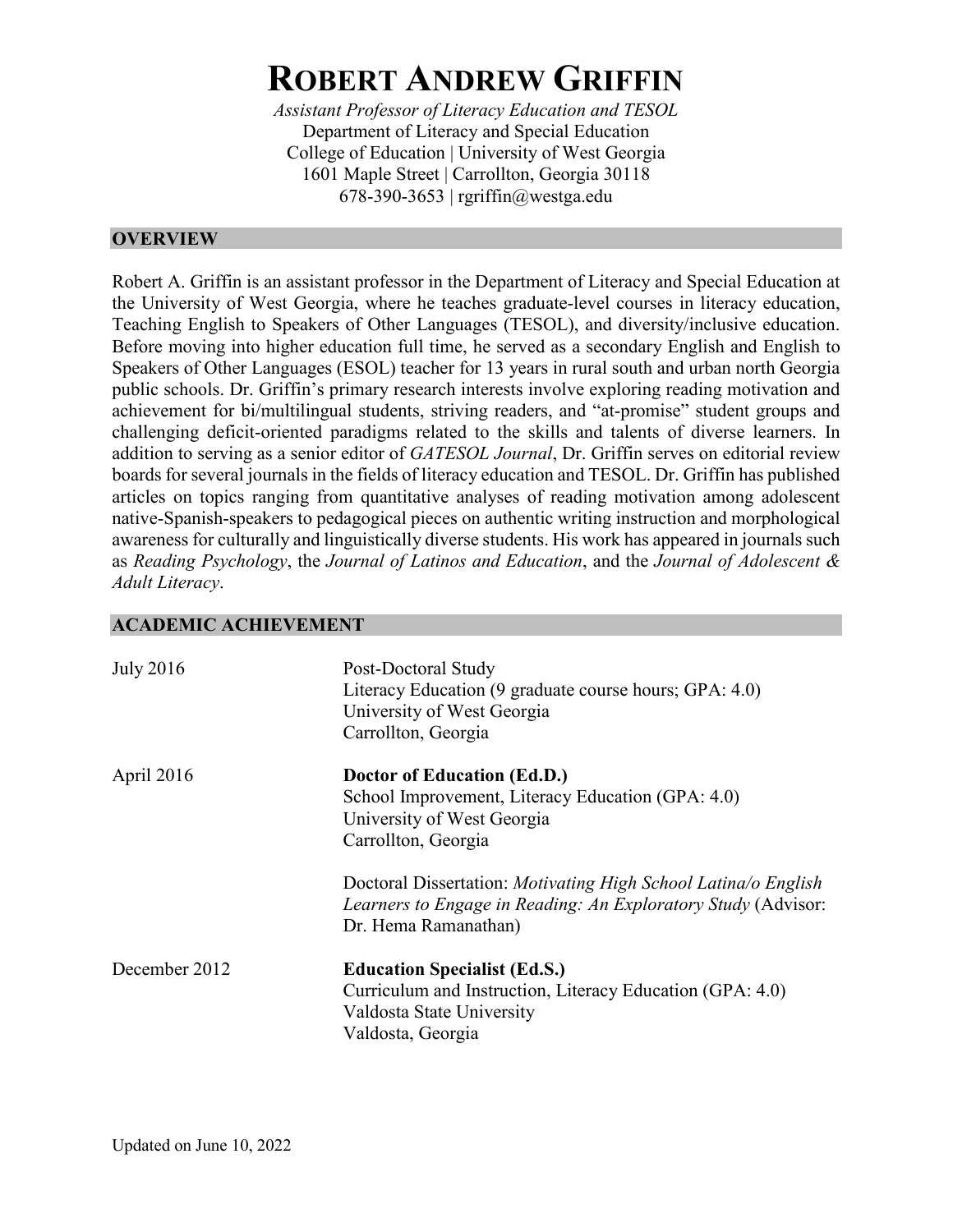|                                                      | Specialist Thesis: The Effect of Computer-Assisted Language<br>Learning on English Language Proficiency Scores (Advisor: Dr.<br>James Martinez)                                                                                                                                                             |
|------------------------------------------------------|-------------------------------------------------------------------------------------------------------------------------------------------------------------------------------------------------------------------------------------------------------------------------------------------------------------|
| <b>July 2007</b>                                     | <b>Master of Education (M.Ed.)</b><br>Educational Leadership (GPA: 4.0)<br>Valdosta State University<br>Valdosta, Georgia                                                                                                                                                                                   |
| <b>May 2005</b>                                      | <b>Bachelor of Science in Education (B.S.Ed., summa cum laude)</b><br>Secondary English Education (GPA: 4.0)<br>Valdosta State University<br>Valdosta, Georgia                                                                                                                                              |
| PROFESSIONAL CREDENTIALS                             |                                                                                                                                                                                                                                                                                                             |
| July 2020 - June 2025<br>Third Renewal               | Georgia Professional Standards Commission (GaPSC)<br>Professional Educator Certificate #669679 (Level 7)                                                                                                                                                                                                    |
| July 2015 - June 2020<br>Second Renewal              | Certified Fields:<br>English (Grades $6-12$ )<br>п                                                                                                                                                                                                                                                          |
| July 2010 – June 2015<br><b>First Renewal</b>        | Middle Grades Reading (Grades 4–8)<br>Educational Leadership – Tier II (Grades $P-12$ )<br>ш<br><b>ESOL</b> Endorsement                                                                                                                                                                                     |
| May 2005 - June 2010<br><b>Initial Certification</b> | Reading Endorsement                                                                                                                                                                                                                                                                                         |
|                                                      | <b>ACADEMIC AND PROFESSIONAL APPOINTMENTS</b>                                                                                                                                                                                                                                                               |
| <b>Higher Education</b>                              |                                                                                                                                                                                                                                                                                                             |
| August $2018$ – present                              | <b>Assistant Professor</b><br>Department of Literacy and Special Education<br>College of Education<br>University of West Georgia<br>Carrollton, Georgia                                                                                                                                                     |
|                                                      | Selected Responsibilities:<br>Design and teach graduate-level courses in<br>reading/literacy, TESOL, and inclusive/multicultural<br>education<br>Serve on doctoral dissertation committees<br>٠<br>Conduct research with pre-service and practicing<br>educators<br>Coordinate the ESOL Endorsement program |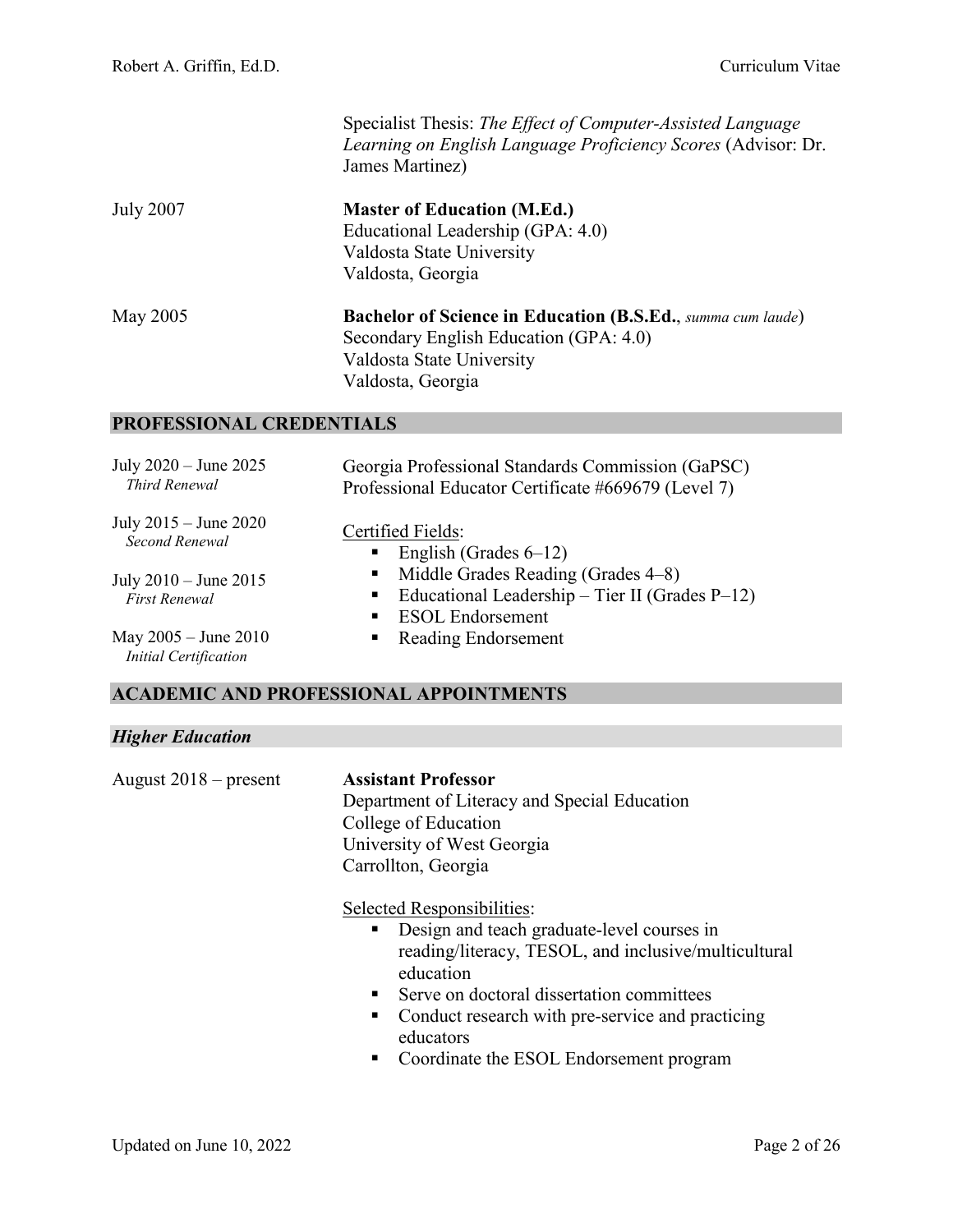| June $2016 -$ July 2018    | <b>Part-Time Instructor</b><br>Department of Literacy and Special Education<br>College of Education<br>University of West Georgia, Carrollton, Georgia<br>Selected Responsibilities:<br>Designed and taught graduate-level courses in<br>reading/literacy and TESOL education<br>Conducted research with pre-service and practicing<br>п<br>educators                                                                                                                                                                                                                                                                                             |
|----------------------------|---------------------------------------------------------------------------------------------------------------------------------------------------------------------------------------------------------------------------------------------------------------------------------------------------------------------------------------------------------------------------------------------------------------------------------------------------------------------------------------------------------------------------------------------------------------------------------------------------------------------------------------------------|
| January – May 2016         | <b>Graduate Teaching Assistant</b><br>Department of Learning and Teaching<br>College of Education<br>University of West Georgia<br>Carrollton, Georgia<br>Selected Responsibilities:<br>Designed and taught online, graduate-level course in<br>reading/literacy education as a doctoral candidate under<br>the direction of Dr. Tamra Ogletree<br>Assisted with curriculum design for other literacy courses<br>п                                                                                                                                                                                                                                |
| <b>Secondary Education</b> |                                                                                                                                                                                                                                                                                                                                                                                                                                                                                                                                                                                                                                                   |
| July 2009 – May 2018       | <b>ESOL Lead Teacher</b><br><b>ESOL Department, Heritage High School</b><br>Rockdale County Public Schools<br>Conyers, Georgia<br>Selected Responsibilities:<br>Developed curriculum and taught English language<br>support, academic support, and core English language arts<br>courses to culturally and linguistically diverse students in<br>a sheltered classroom environment<br>Mentored ESOL endorsement candidates and new ESOL<br>٠<br>teachers and provided professional development to<br>teachers for ESOL teaching strategies<br>Organized and oversaw all federally mandated testing and<br>п<br>documentation for English Learners |
| July 2008 - May 2009       | <b>English Language Arts Teacher</b><br>6 <sup>th</sup> Grade Team<br>Memorial Middle School                                                                                                                                                                                                                                                                                                                                                                                                                                                                                                                                                      |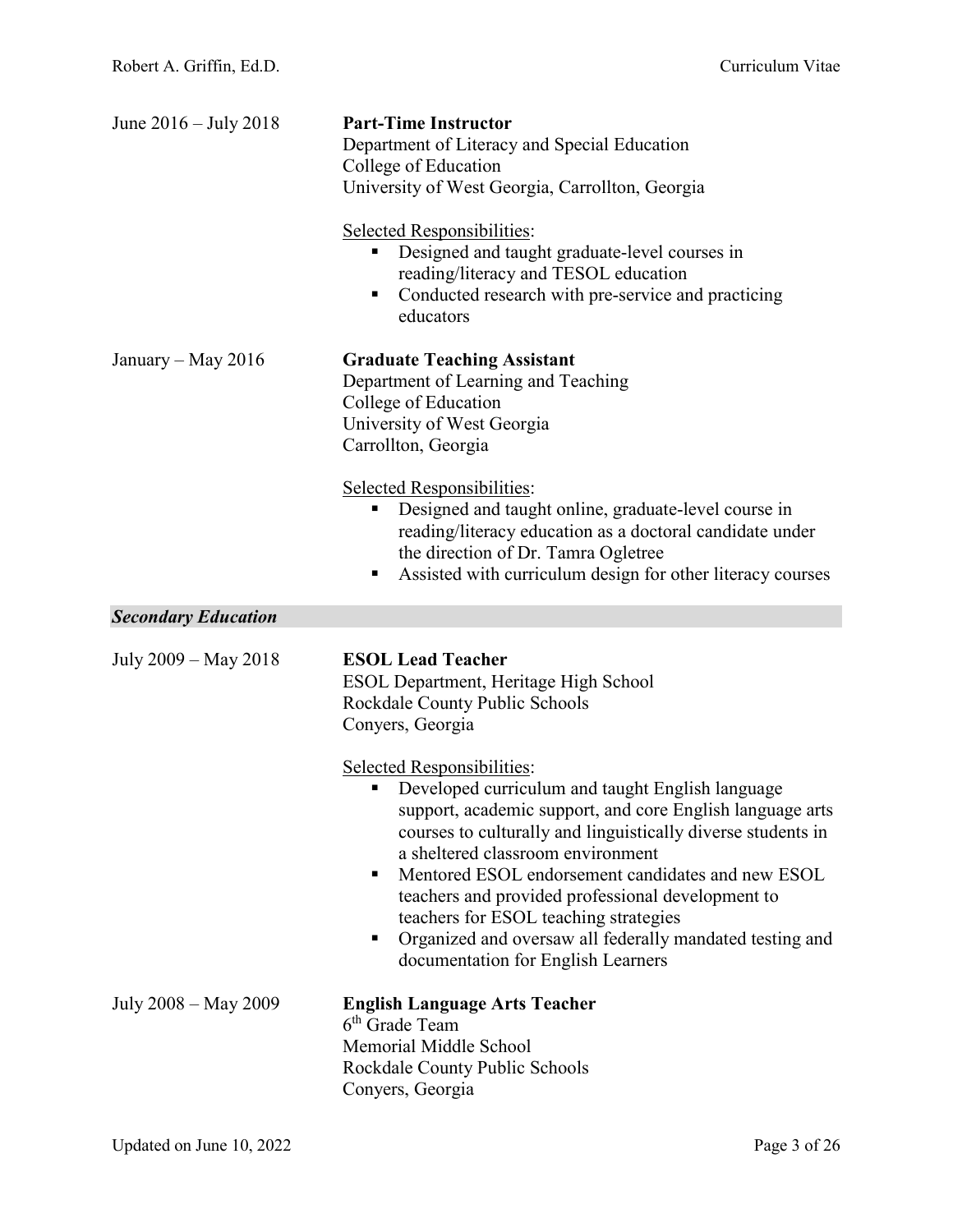Selected Responsibilities:

- Developed curriculum and taught reading support and 6th grade ELA classes
- **Affected growth in student learning through implementing** research-based instructional strategies
- **Mentored caseload of striving readers**

# July 2005 – May 2008 **English Language Arts and ESOL Teacher**

English Department Tift County High School Tift County Public Schools Tifton, Georgia

Selected Responsibilities:

- Developed curriculum and taught mainstream, honors, and college-prep 10th grade World Literature and 11th grade American Literature and ESOL English I, II, III, and IV
- **Provided professional development to teachers on ESOL** teaching strategies
- **•** Organized and oversaw all federally mandated testing and documentation for English Learners
- Involved in strategic planning and policy development at the school level

# **TEACHING AND COURSE DEVELOPMENT**

# *Graduate Courses*

| <b>Course Title</b> | <b>Description</b>                                 | <b>Semesters Taught</b> |
|---------------------|----------------------------------------------------|-------------------------|
| <b>READ 7240 -</b>  | This course focuses on the major theories of first | Fall 2021               |
| TESOL: Literacy,    | and second language acquisition and principles of  | Summer 2021             |
| Linguistics, and    | linguistic systems (i.e., phonology, phonetics,    | Fall 2020               |
| Second Language     | morphology, syntax, and pragmatics), and           |                         |
| Acquisition         | examines these topics drawing on a student-        |                         |
|                     | centered approach to enhance pedagogical           |                         |
|                     | understanding of teaching English to speakers of   |                         |
|                     | other languages. Specifically, course content      |                         |
|                     | explores these topics as they relate to classroom- |                         |
|                     | based language learning. Candidates will explore   |                         |
|                     | the relationship of oral and written language and  |                         |
|                     | become familiar with assessment techniques and     |                         |
|                     | devices for evaluation of the development of       |                         |
|                     | English language proficiency.                      |                         |
| <b>READ 7263 -</b>  | This course introduces candidates to appropriate   | Summer 2022             |
| Comprehensive       | assessments to analyze $P-12$ students' language   | Spring 2022             |
| Language and        | and literacy strengths and needs to determine      | Fall 2021               |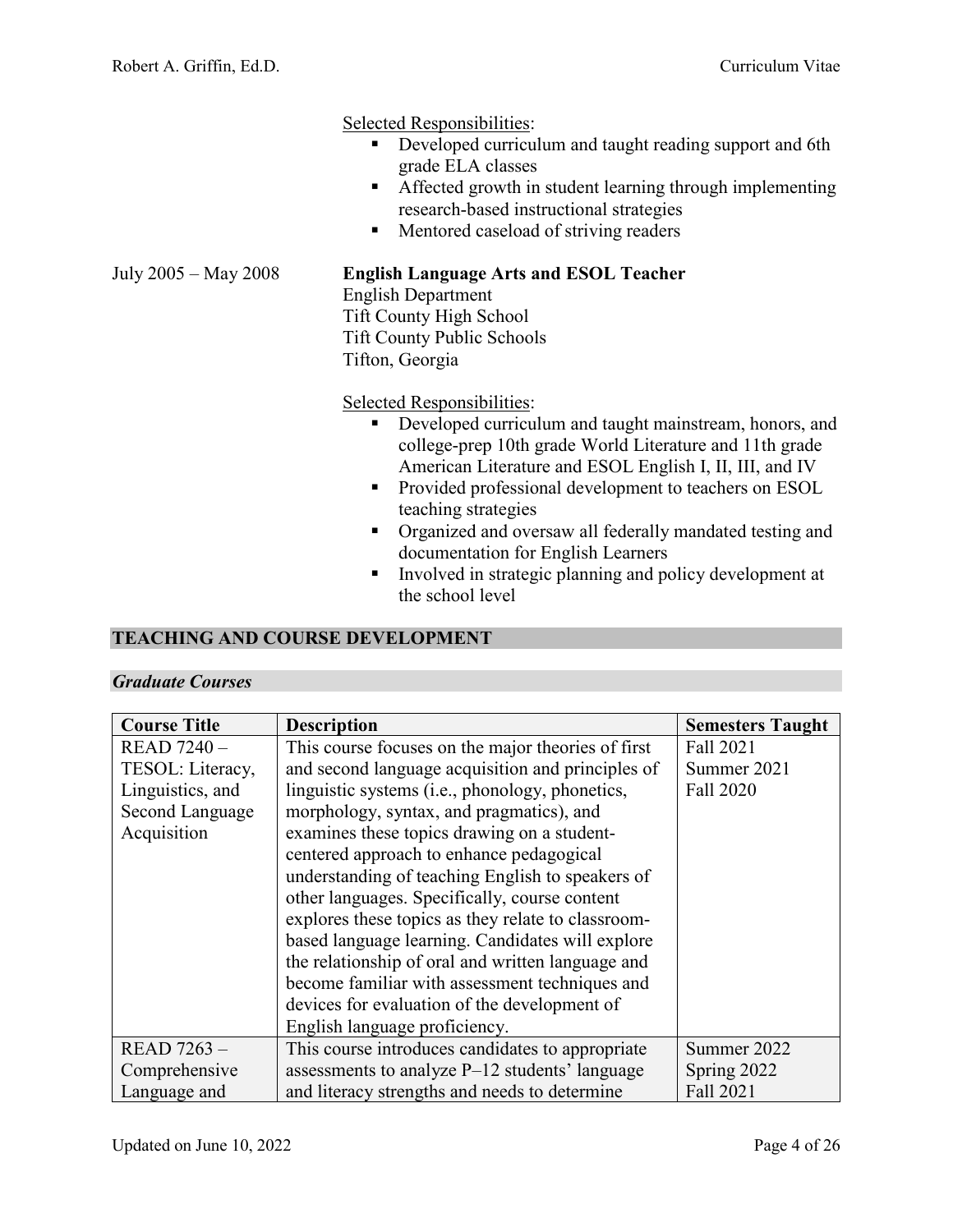| Literacy             | interventions for progress monitoring as well as       | Summer 2021 |
|----------------------|--------------------------------------------------------|-------------|
| Assessments and      | enrichment strategies. Candidates will survey          | Spring 2021 |
| Interventions        | formal and informal assessments, authentic             | Fall 2020   |
|                      | assessments, instructional strategies, and             | Summer 2020 |
|                      | purposeful materials for advanced, proficient,         |             |
|                      | striving (or struggling) readers/writers, and          |             |
|                      | students with dyslexia and other disorders, as well    |             |
|                      | as culturally and linguistically diverse learners.     |             |
| <b>READ 7271 -</b>   | This course introduces candidates to learning and      | Summer 2022 |
| Theoretical and      | literacy theories that underpin prevalent              | Spring 2022 |
| Pedagogical          | pedagogical practices in the teaching of reading       | Fall 2021   |
| Approaches to        | and writing. Students will explore theories of         | Summer 2021 |
| Language and         | literacy development and the acquisition of            | Spring 2021 |
| Literacy Instruction | reading and writing, as well as the theoretical        | Fall 2020   |
|                      | foundations for a range of instructional approaches    | Summer 2020 |
|                      | related to the dimensions of literacy (phonological    |             |
|                      | awareness [including phonemic awareness],              |             |
|                      | phonics, fluency, vocabulary, comprehension, and       |             |
|                      | writing). Historical perspectives of literacy, as well |             |
|                      | as prominent researchers and theorists, will also be   |             |
|                      | studied. Theoretical paradigms (i.e., bottom-up,       |             |
|                      | top-down, and interactive) will inform candidates'     |             |
|                      | pedagogy with all students, including advanced,        |             |
|                      | proficient, and striving (formerly known as            |             |
|                      | struggling) readers/writers as well as culturally and  |             |
|                      | linguistically diverse learners.                       |             |
| READ 7239 -          | This course is designed to give a culturally           | Summer 2022 |
| TESOL: Cultural      | pluralistic and global perspective to the equitable    | Summer 2021 |
| and Linguistic       | education of culturally and linguistically diverse     | Summer 2020 |
| Diversity in the     | student populations. Students will develop a           |             |
| Classroom            | knowledge base about culture, its influence on         |             |
|                      | learning and teaching, and its role in intercultural   |             |
|                      | P-12 classroom settings. In this course, educators     |             |
|                      | will examine major theories related to educating a     |             |
|                      | culturally and linguistically diverse student body     |             |
|                      | and develop strategies for ensuring that               |             |
|                      | bi/multilingual English learners develop               |             |
|                      | knowledge of mainstream culture as they become         |             |
|                      | proficient in English.                                 |             |
| <b>READ 7241 -</b>   | This course is an examination of past and current      | Spring 2022 |
| TESOL: Methods,      | approaches, methods, and techniques for teaching       | Spring 2021 |
| Materials, and       | English to speakers of other languages (ESOL).         | Spring 2020 |
| Assessment           | Participants analyze program models and methods        |             |
| through Clinical     | of instruction for bi/multilingual English learners;   |             |
| Experience           | demonstrate teaching strategies; develop lesson        |             |
|                      | and unit planning skills; evaluate materials,          |             |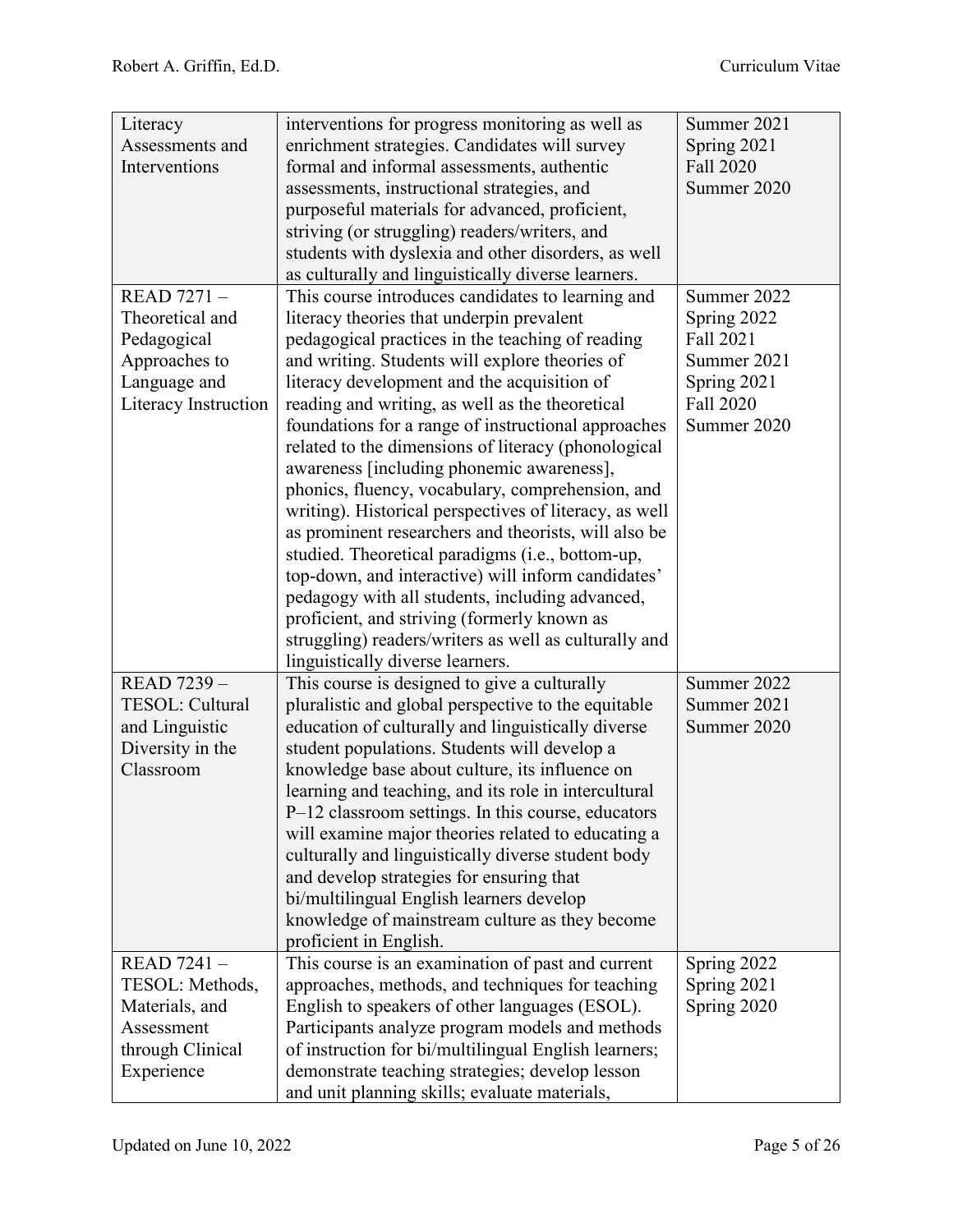|                                                                                   | textbooks, and resources available in the field;<br>examine issues in testing bi/multilingual English<br>learners for placement, diagnosis, exit, and<br>evaluation; and analyze current assessment<br>instruments.                                                                                                                                                                                                                                                                                                                                                                         |                                                                                                                             |
|-----------------------------------------------------------------------------------|---------------------------------------------------------------------------------------------------------------------------------------------------------------------------------------------------------------------------------------------------------------------------------------------------------------------------------------------------------------------------------------------------------------------------------------------------------------------------------------------------------------------------------------------------------------------------------------------|-----------------------------------------------------------------------------------------------------------------------------|
| EDSI 9998-<br>Research for<br>Doctoral<br>Dissertation                            | Students develop and carry out an independent<br>research project in school improvement. A<br>minimum of nine semester hours in this course is<br>required for graduation. Continuous enrollment is                                                                                                                                                                                                                                                                                                                                                                                         | Fall 2021<br>Summer 2021<br>Spring 2021                                                                                     |
|                                                                                   | required while working on the dissertation project.<br>Prerequisites: Consent of dissertation chairperson<br>and admission to candidacy.                                                                                                                                                                                                                                                                                                                                                                                                                                                    |                                                                                                                             |
| <b>READ 7271 -</b><br>Literacy Theory<br>Development and<br>Practice              | This course is a seminar/discussion course dealing<br>with the teaching of reading and writing (P-Adult)<br>including an introduction to skills, approaches,<br>materials, methods, philosophies, and theories.<br>Significant literature will be reviewed from a<br>current and historical perspective. Further, this<br>course addresses evidenced-based elements of a<br>comprehensive reading and writing program.                                                                                                                                                                      | Spring 2020<br>Fall 2019<br>Summer 2019<br>Spring 2019<br>Fall 2018<br>Spring 2018<br>Fall 2017<br>Fall 2016<br>Summer 2016 |
| <b>READ 7263 -</b><br>Comprehensive<br>Literacy<br>Assessment and<br>Intervention | This course is designed as an introduction toward<br>the implementation of formal and informal<br>assessments to analyze PK-Adult literacy<br>strengths and needs to determine interventions for<br>progress monitoring. As such, this course<br>addresses evidenced-based elements of a<br>comprehensive reading intervention program as<br>suggested by the National Reading Panel (2000):<br>phonemic awareness, phonics, fluency,<br>vocabulary, and comprehension.                                                                                                                     | Spring 2020<br>Fall 2019<br>Summer 2019<br>Spring 2019<br>Fall 2016<br>Summer 2016                                          |
| PTED 7239-<br>Language and<br>Culture in the<br>Classroom                         | This course is designed to give a culturally<br>pluralistic and global perspective to the equitable<br>education of culturally and linguistically diverse<br>student populations. Topics include the historical,<br>philosophical, socio-cultural, and theoretical<br>foundations of multicultural education; the<br>importance of cross-cultural communication,<br>including relationships between nonverbal and<br>verbal language systems; and interpersonal skills<br>for encouraging harmony between the dominant<br>culture and culturally and linguistically diverse<br>populations. | Fall 2019<br>Fall 2018<br>Fall 2017                                                                                         |
| PTED 7240 -<br>Literature,<br>Linguistics, and                                    | This course is designed for students who do not<br>have a background in linguistics but who desire an<br>advanced introduction to the topic in order to                                                                                                                                                                                                                                                                                                                                                                                                                                     | Summer 2019                                                                                                                 |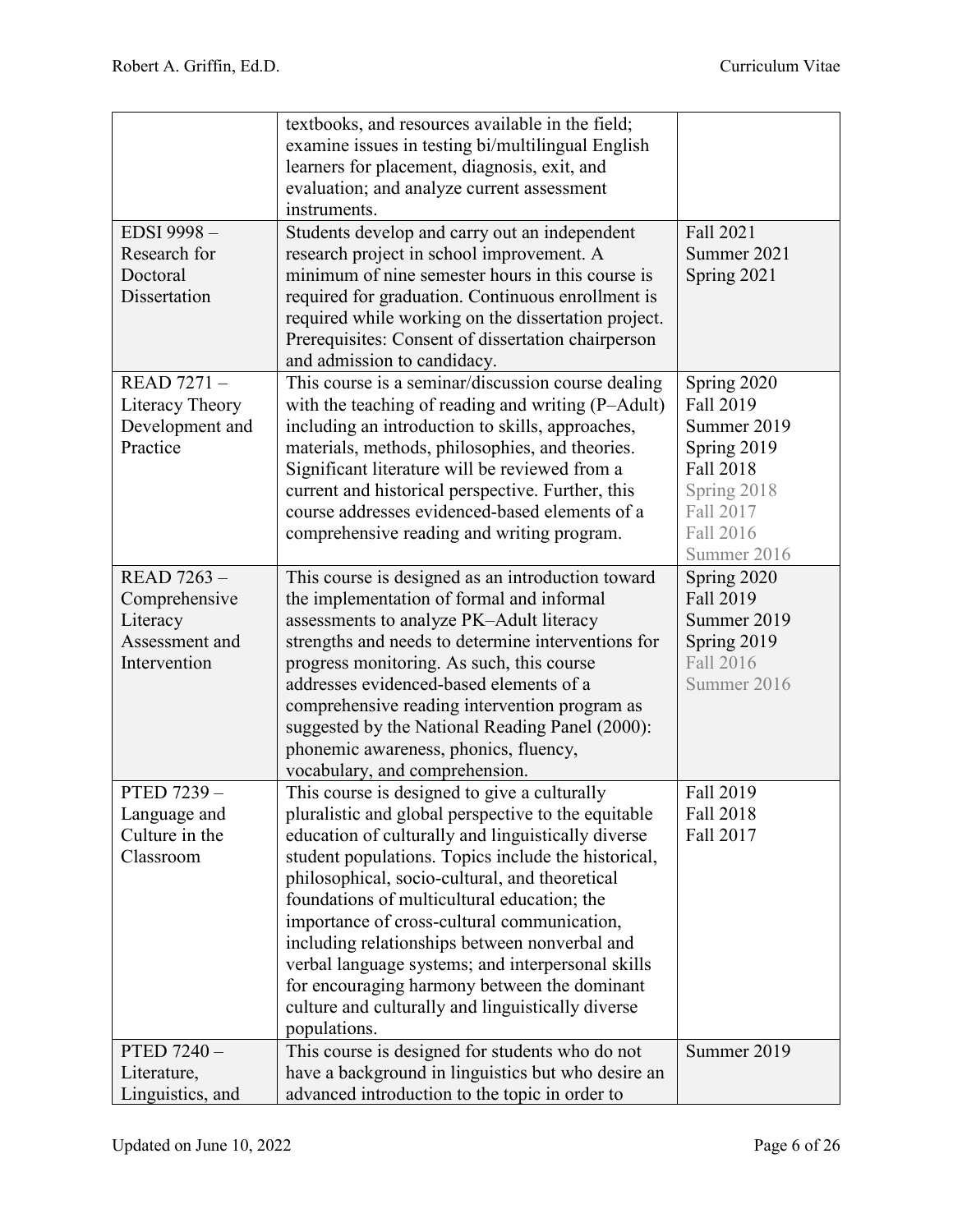| Second Language<br>Acquisition                                                                                | enhance their professional activity, e.g. teaching<br>English as a second language, teaching advanced<br>courses in composition or grammar, or editing and<br>writing about linguistic phenomena                                                                                                                                                                                                                                                                                                                                                                                           |                                                    |
|---------------------------------------------------------------------------------------------------------------|--------------------------------------------------------------------------------------------------------------------------------------------------------------------------------------------------------------------------------------------------------------------------------------------------------------------------------------------------------------------------------------------------------------------------------------------------------------------------------------------------------------------------------------------------------------------------------------------|----------------------------------------------------|
| PTED 7241-<br><b>Teaching English</b><br>as a Second<br>Language:<br>Methods,<br>Materials, and<br>Assessment | This course is an examination of past and current<br>approaches, methods, and techniques for teaching<br>English as a second language. Participants analyze<br>program models and methods of instruction for<br>students of limited English proficiency;<br>demonstrate teaching strategies; develop lesson<br>and unit planning skills; evaluate materials,<br>textbooks, and resources available in the field;<br>examine issues in testing students of limited<br>English proficiency for placement, diagnosis, exit,<br>and evaluation; and analyze current assessment<br>instruments. | Spring 2019<br>Spring 2018                         |
| <b>ECSE 7500 --</b><br>Diverse<br>Classrooms in a<br>Global Society                                           | This course is designed to examine issues relating<br>to cultural pluralism and global perspectives to<br>provide a richer understanding and appreciation of<br>the social forces that influence the education of<br>diverse student populations. Attention is given to<br>culturally responsive teaching, ethical behaviors,<br>and personal responsibility to affect change.<br>Students examine, evaluate, and develop curricular<br>materials that include techniques to differentiate<br>for diverse populations of $P-12$ students                                                   | Fall 2018                                          |
| <b>READ 7267 -</b><br><b>Culturally Diverse</b><br>Literature for P-12                                        | This course is designed to give educators an<br>opportunity to become acquainted with classic and<br>current literature for elementary through high<br>school students. An emphasis is placed on<br>integrating culturally diverse literature into all<br>areas of the curricula.                                                                                                                                                                                                                                                                                                          | Spring 2016<br>(as graduate<br>teaching assistant) |

*\*Semesters in dark gray font color occurred before entering a tenure-track position.*

# *Selected Secondary Courses*

- 9th, 10th, 11th, and 12th Grade Literature and Composition (honors, advanced, collegepreparatory, technical-preparatory, and EL-sheltered; Heritage High School, Tift County High School)
- <sup>6th</sup> Grade Language Arts and Reading Support (Memorial Middle School)
- ESOL Academic Language for English Language Arts, Science, Social Studies, and Math (blended online/face-to-face instruction; Heritage High School, Tift County High School)
- ESOL Communication Skills (blended online/face-to-face instruction; Heritage High School, Tift County High School)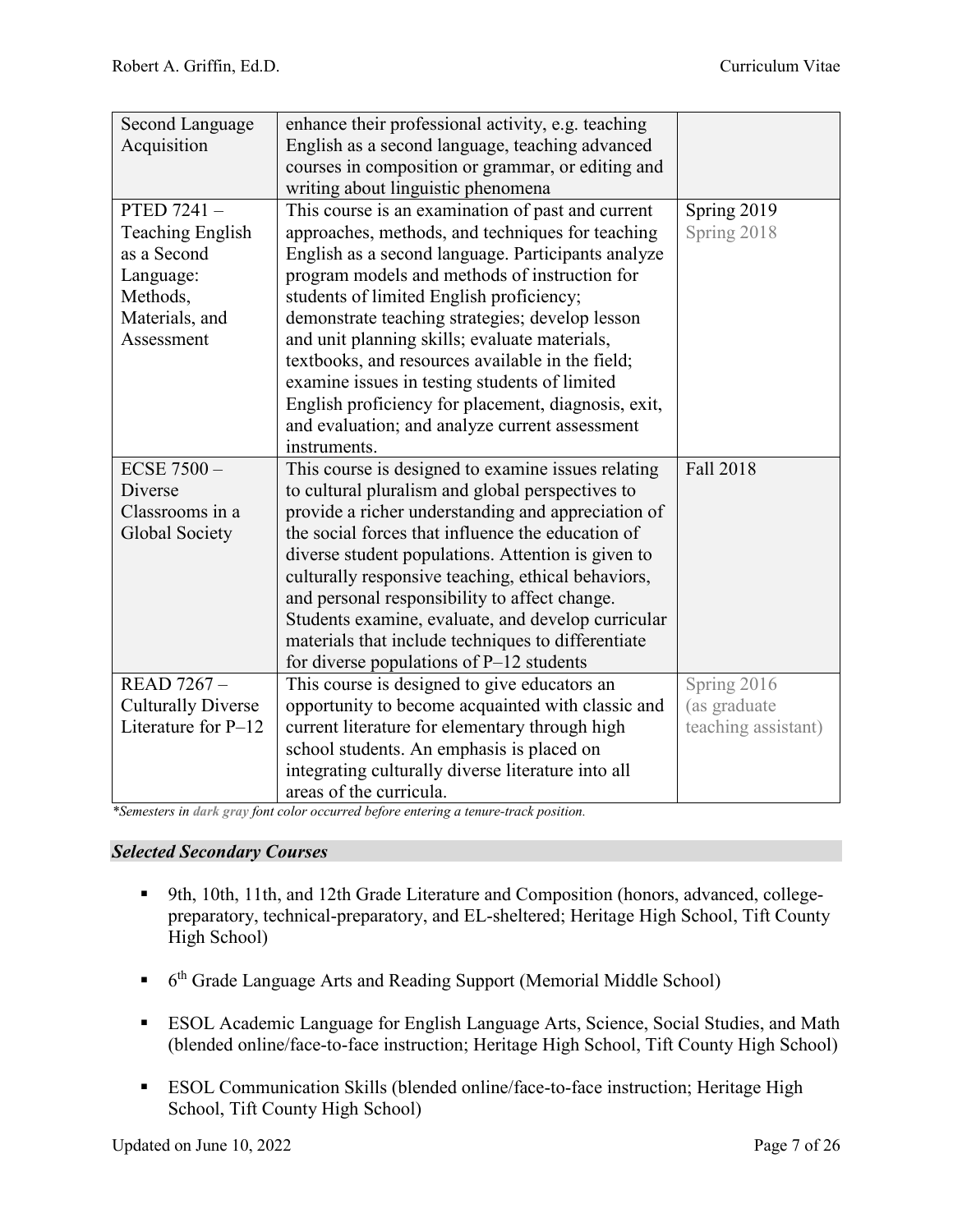#### *Doctoral Dissertation Committees*

- Committee Member and Content Expert for Tamar Housen, *The Association between ESOL Teacher Preparation Programs and English Learner Achievement*, College of Education, University of West Georgia (Summer 2022–present)
- Committee Chair and Content Expert for Marta Anderton, *Teachers as Role Models: The Relationship Between Teachers' Literacy Habits and Student Achievement*, College of Education, University of West Georgia (Fall 2021–present)
- Committee Chair and Content Expert for Shannon Morrison, *A Case Study of How Specific Instructional Practices Best Support Literacy for Language-Minority Students*, College of Education, University of West Georgia (Spring 2021–present)
- Committee Member and Content Expert for Dr. Suzanne Nemeth, *Education as the Practice of Freedom: Critical Literacy Praxis with Adolescent Multilingual Learners*, College of Education, University of West Georgia (Spring 2021–Summer 2021)
	- o Successfully defended dissertation on June 7, 2021
	- o Successfully defended proposal on December 9, 2019
- Committee Member and Content Expert for Dr. Cheri Poole, *The ACCESS Test as a Predictive Measure of English Learner Success on the Georgia Milestones Assessment*, College of Education, University of West Georgia (Fall 2018–Spring 2020)
	- o Successfully defended dissertation on April 23, 2020
	- o Successfully defended proposal on July 10, 2019
- Committee Member and Content Expert for Dr. Megan DeVoss, *Student Achievement and ESOL Co-Teacher Content Certification in the Secondary Core Content Classrooms*, College of Education, University of West Georgia (Fall 2018–Fall 2019)
	- o Successfully defended dissertation on August 29, 2019
	- o Successfully defended proposal on February 19, 2019

# **SERVICE TO DISCIPLINE, INSTITUTIONS, AND COMMUNITY**

#### *Consultation or Technical Service to Discipline/Field*

- **Editorships** 
	- o Senior Co-Editor, *GATESOL Journal*[, the peer-reviewed journal of Georgia](http://georgiatesoljournal.org/ojs/index.php/GATESOL/about/editorialTeam)  [Teachers of English to Speakers of Other Languages \(GATESOL; Summer 2020–](http://georgiatesoljournal.org/ojs/index.php/GATESOL/about/editorialTeam) [present\)](http://georgiatesoljournal.org/ojs/index.php/GATESOL/about/editorialTeam)
		- Total Issues Published: 3 [\(Spring 2022;](http://georgiatesoljournal.org/index.php/GATESOL/issue/view/19) [Summer 2021;](http://georgiatesoljournal.org/index.php/GATESOL/issue/view/18) [Fall 2020\)](http://georgiatesoljournal.org/index.php/GATESOL/issue/view/17)
	- o Editorial Assistant, *GATESOL in Action Journal*[, the peer-reviewed journal of](http://georgiatesoljournal.org/ojs/index.php/GATESOL/pages/view/about_us)  GATESOL [\(Spring 2020\)](http://georgiatesoljournal.org/ojs/index.php/GATESOL/pages/view/about_us)
		- Total Issues Published: 1 [\(Spring](http://georgiatesoljournal.org/index.php/GATESOL/issue/view/16) 2020)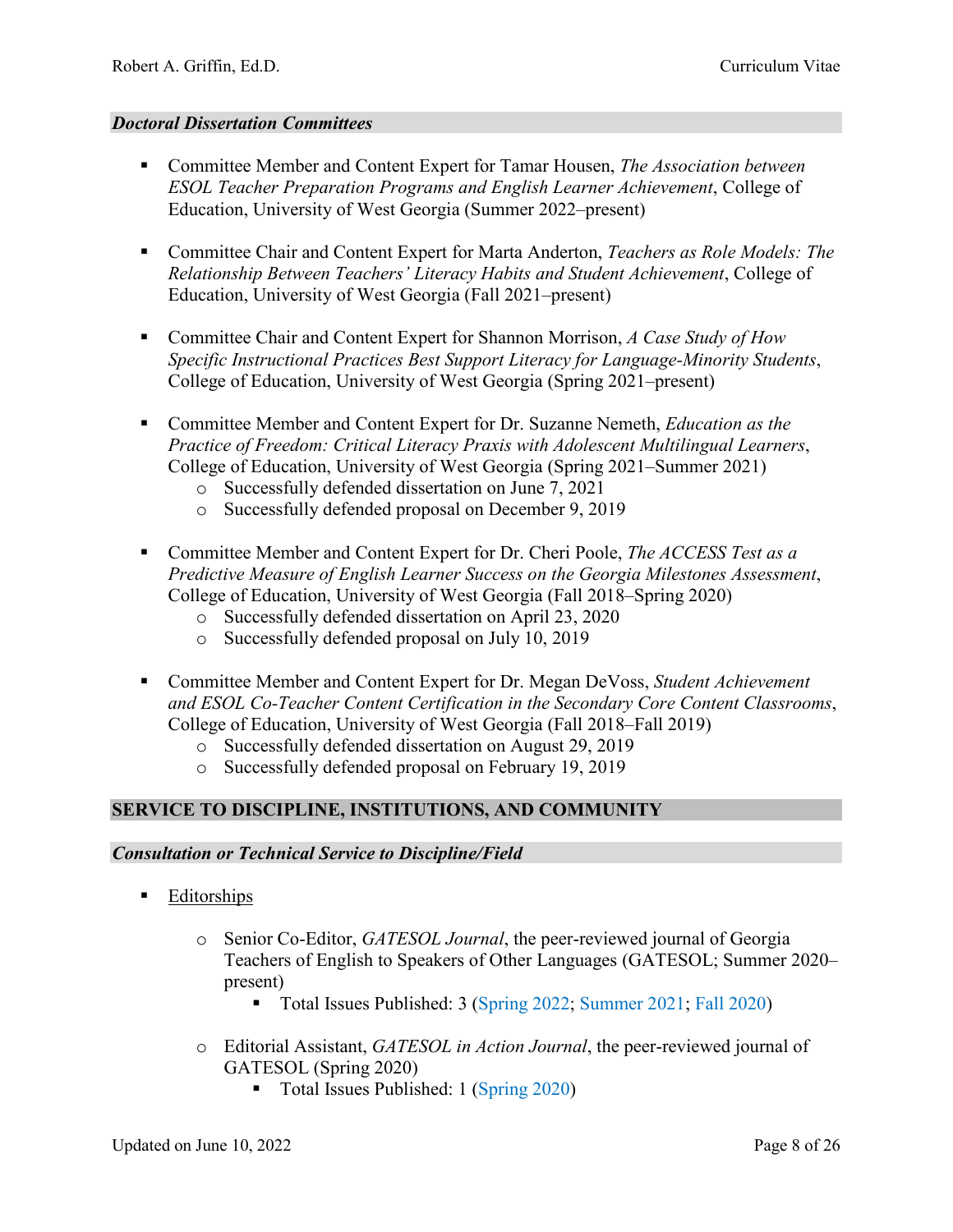- o Editor, GALA *Focus*, the quarterly newsletter of the Georgia Association of Literacy Advocates (GALA; Summer 2019–Fall 2020)
	- Total Issues Published: 3 [\(Spring 2020;](https://drive.google.com/file/d/1A5azKqStBJeCCndkYwUDjORALNxeAMn1/view?usp=sharing) [Winter 2020;](https://drive.google.com/file/d/1LOq091Yetk_VuF-a29KJxIeZ_ZJJkf_-/view?usp=sharing) [Fall 2019\)](https://drive.google.com/file/d/1wA9RQePT31up2tlGhAHxHaIiz9ZS9XYZ/view?usp=sharing)
- Reviewer for Academic Journals, Newsletters, and Conferences
	- o Reviewer, Association of Literacy Educators and Researchers (ALER) 2022 Conference Proposals – *Elevating the Role of Creativity, Identity, and Voice in Literacy* (Spring 2022)
		- Total Reviews: 6
	- o Reviewer, *Social Psychology of Education* (Spring 2022)
		- **Total Reviews: 1**
	- o Editorial Review Team, GALA *Focus* E-Newsletter (Summer 2021–present) **Total Reviews: 1**
	- o Reviewer, *Teaching/Writing: The Journal of Writing Teacher Education* (Summer 2020)
		- Total Reviews: 1
	- o Reviewer, *Reading Psychology* (Spring 2020–present)
		- Total Reviews: 4
	- o Editorial Review Board, *GATESOL Journal Literacy* [formerly *GATESOL in Action Journal*] (Fall 2019–present)
		- **Total Reviews: 14**
	- o Reviewer, *Journal of Latinos and Education* (*HJLE*; Spring 2019) ■ Total Reviews: 1
	- o Reviewer, *Journal of Teacher Education* (*JTE*; Spring 2019)
		- **Total Reviews: 1**
	- o Editorial Review Board, *Texas Journal of Literacy Education* (*TJLE*; Fall 2018– present)
		- **Total Reviews: 4**
	- o Editorial Review Board, *Georgia Journal of Literacy* (Fall 2018–present) Total Reviews: 5
	- o Editorial Review Board, *Journal of Teacher Action Research* (*JTAR*; Fall 2018– present)
		- **Total Reviews: 6**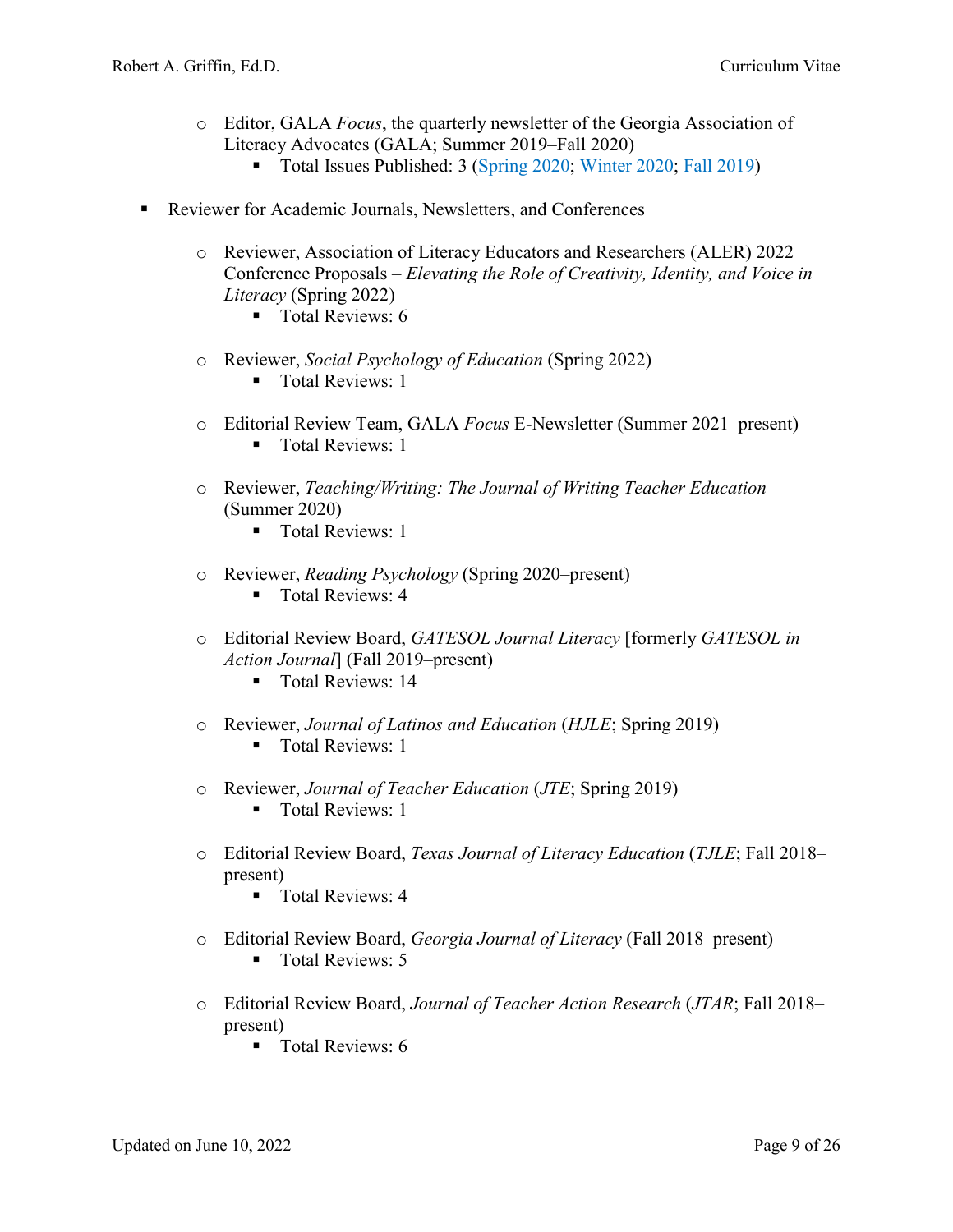- o Editorial Review Board, *Studies in the Social Sciences* (Fall 2018–Spring 2019) Total Reviews: 1
- o Reviewer, Association of Literacy Educators and Researchers (ALER) *Ten-Year History Retrospect* Project (Fall 2018)
	- Total Reviews: 2
- Other Service
	- o Facilitator and Moderator, GATESOL Research Showcase Presentation with Dr. Jennifer Allen, *Reimagining Multilingual Learners: Using Photo Stories to Honor Students' Strengths, Interests and Experiences* (March 23, 2022)
	- o Facilitator and Moderator, GATESOL Research Showcase Presentation with UGA Doctoral Student Shuang Fu, *Breaking the Silence: Policy and Planning for Long-Term English Learners* (October 28, 2021)
	- o Virtual Swag Bag Contributor, 39th Annual GATESOL Virtual Conference (October 29–30, 2020)
		- [Presented fall 2020 issue of](https://padlet.com/info6032/VirtualSwagBag2020/wish/872085320) *GATESOL Journal*
		- **Presented writing strategies for ESOL classrooms with Dr. Gertrude** [Tinker Sachs, Georgia State University](https://padlet.com/info6032/VirtualSwagBag2020/wish/653598547)
		- **[Presented strategies for enhancing reading motivation of Latinx ELs](https://padlet.com/info6032/VirtualSwagBag2020/wish/653592200)**
	- o Co-Chair, GALA Publications Committee (Summer 2020)
	- o Georgia Professional Standards Commission (GaPSC) ESOL P–12 Teacher Preparation Program Standards and ESOL Endorsement Standards Task Force Member (Invited to participate; October 29, 2019)

# *Institutions*

# **University of West Georgia**

- University
	- o UWG Regents' Online Teaching Award Nominee Selection Committee (September 2021)
	- o Irvine Sullivan Ingram Library Pack Picks Presenter (February 2021)
	- o Strategic Planning Discovery Focus Group Participant (September 2020)
	- o Institutional Planning Committee COE Representative (Fall 2018–present) Minutes Taker (Fall 2019, Spring 2020)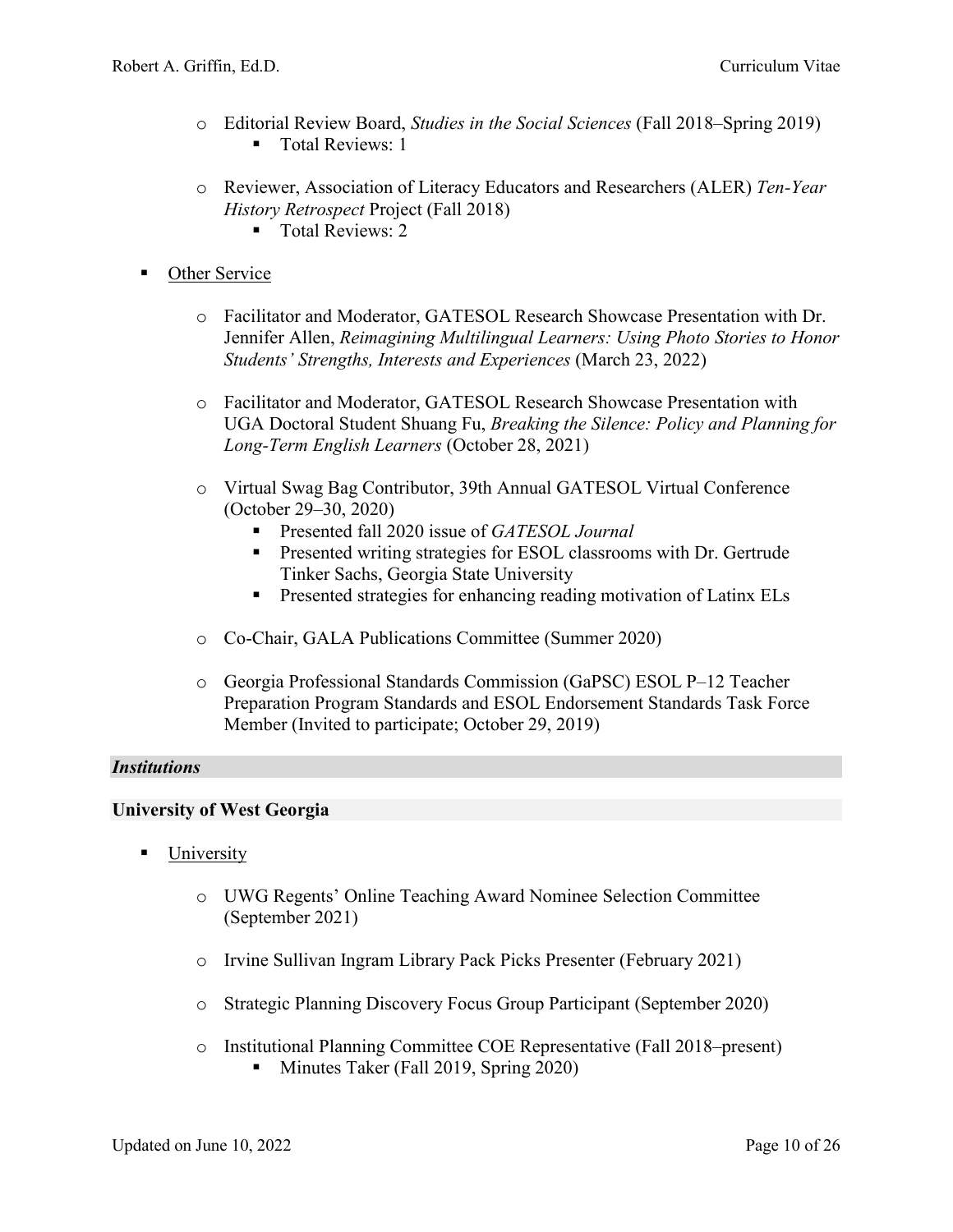- o Interfaith Council Member (Fall 2019)
- o ESOL Consultant for the English Department and the Richards College of Business (Fall 2019)
- o Interfaith Cooperation Planning Committee Member (Fall 2018–Spring 2019)
- o *LEAP West!* Representative for the Department of Literacy and Special Education (Fall 2018)
- o Jewish Student Organization Exploratory/Planning Committee Faculty Advisor (Fall 2018–Spring 2019)
- College of Education
	- o Speaker Profiles Designer, Ignite Diversity, Equity, and Inclusion (DEI) Event, End-of-Semester COE Faculty Meeting (May 2022)
	- o Reviewer, UWG School Improvement Program Dissertation of the Year Award Review Committee (Spring 2022)
	- o Course Evaluator/Peer Reviewer:
		- Dr. Jennifer Allen's Language and Literacy Engagement through Writing (READ 7261; Summer 2022)
		- **Dr.** Logan Arrington's Systems Approaches to Needs Assessment and Evaluation (MEDT 7485; Fall 2021)
		- Dr. Duke Biber's Mental and Emotional Wellness (CMWL 3101; Summer 2021)
		- Dr. Diana Mindrila's Quantitative Research Methods (EDSI 9961; Fall 2020)
	- o [Member of COE Faculty and Staff Awards Committee \(Spring 2021\)](https://drive.google.com/file/d/1DP69moDIyDPF64I7YcMs5KSIX0QS1X45/view?usp=sharing)
	- o [Presenter at EDSI Dissertation Topic and Research](https://drive.google.com/file/d/1oygzCX5Bx0m-g0aSPSFjRWPQraeTBLGS/view?usp=sharing) Faculty Panel (April 22, 2021)
	- o Presenter at FDMR Faculty Productivity Mentoring Session (January 15, 2021)
	- o Committee Member for COE Online Teaching Best Practices White Paper Development (Fall 2020)
	- o Faculty Governance Committee Member for the Department of Literacy and Special Education (Fall 2020–present)
		- Member of Subcommittee for COE Tenure-Track Promotion and Tenure Guidelines Revisions (Fall 2021–Spring 2022)
		- Faculty Governance Vice Chair (Fall 2021–Spring 2022)
		- Faculty Governance Committee Coordinator (Fall 2020–Spring 2021)
		- Member of Subcommittee for COE Strategic Planning (Fall 2020)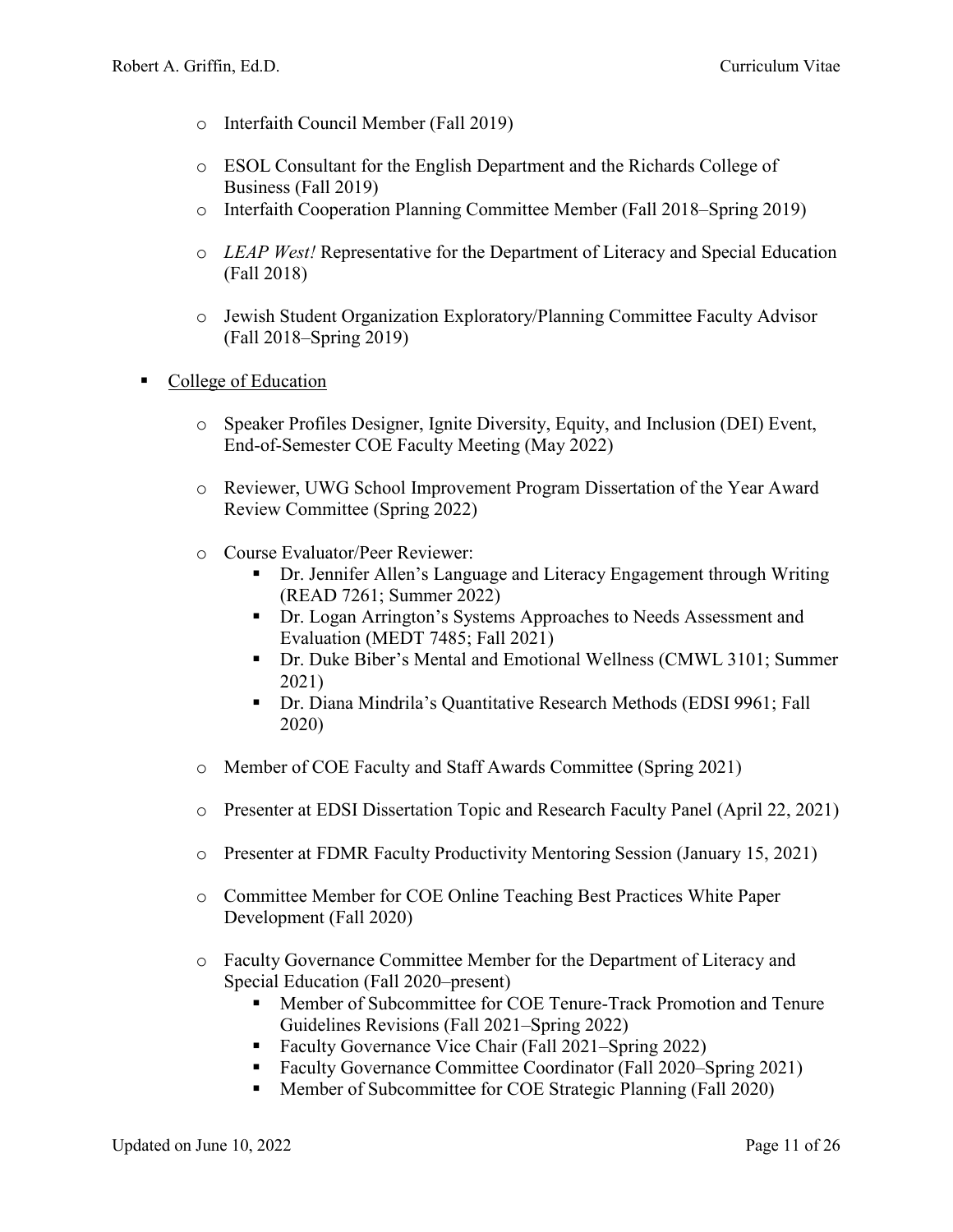- o COE Scholarship Committee
	- Dean's Office Representative (Spring 2022)
	- **LSE Representative (Spring 2020, Spring 2019)**
- o *Jolabokaflod* Holiday Book Exchange Co-Organizer (Fall 2019)
- o Personnel Committee Member for the Department of Literacy and Special Education (Fall 2019–present)
- o Diversity Advisory Committee (COEDAC) Member (Fall 2018–present)
	- Member of Subcommittee for Charter Revisions (Spring 2020–present)
	- Book Club Facilitator for Dag Folger speaker Eboo Patel's *Out of Many Faiths* (Fall 2019)
- o Business Partnership Liaison between UWGLive Simulation Lab and Rockdale County Public Schools (August 2018)
- o GaPSC AFI Report Respondent to Revive Dormant ESOL Endorsement Program (Fall 2018)
- **•** Department of Literacy and Special Education
	- o ESOL Endorsement Program Coordinator (Spring 2019–present)
	- o READ Programs Curriculum-Instruction-and-Assessment (CIA) Coordinator (Spring 2019–present)
		- **READ Programs Advertising (Flyer Creation and Distribution; Spring** 2022)
		- GaPSC-SACS 2019 Review Respondent for Reading Endorsement and ESOL Endorsement Programs (Spring 2019)
	- o Examiner for M.Ed. in Reading Instruction Comprehensive Exams (Summer 2018–Fall 2018)
	- o M.Ed. in Reading Instruction, Reading Endorsement, and ESOL Endorsement Graduate Student Advisor (Fall 2018–present)

#### **Rockdale County Public Schools**

- Coordinator, ESOL After-School Tutorial Program, Heritage High School (2009–2018)
- Teacher Intern Mentor, Alma Campos, Rockdale Career Academy (Fall 2016)
- Student Assistant Mentor, Wenfang Ouyang, Heritage High School (Spring 2016)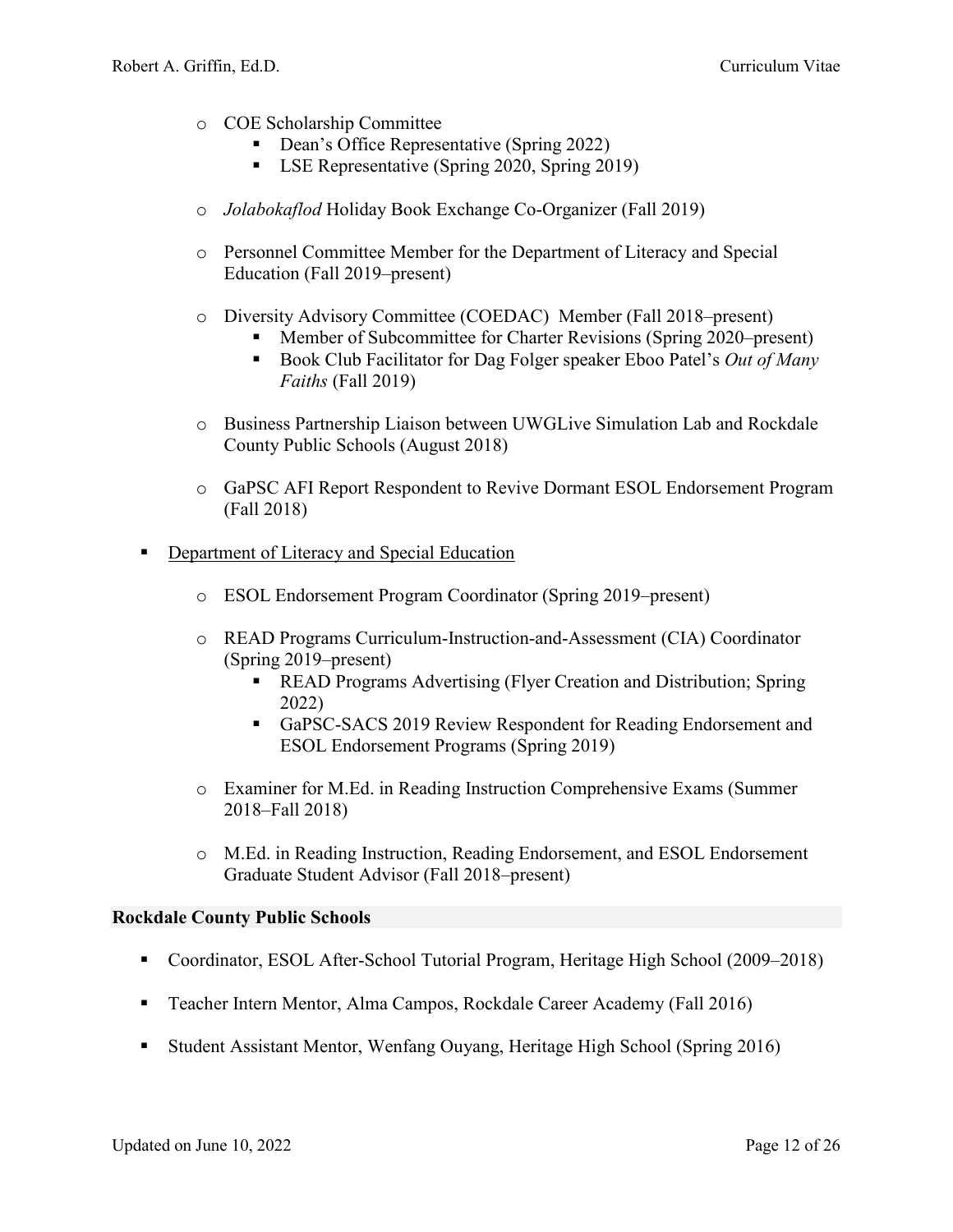- Member, Positive Behavior Support Initiative (PBSI) Planning Committee, Heritage High School (2014–2015)
- **Mentor Teacher for ESOL Endorsement Candidates, Metropolitan RESA and Rockdale** County Public Schools Department of Professional Learning (2011–2014)
- Student Teacher Mentor, Lance Foskey, Georgia State University (Spring 2014)
- Teacher Intern Mentor, Maria Sandoval, Rockdale Career Academy (2012–2013)

# **Tift County Public Schools**

- ESOL Program Coordinator, Tift County High School (2005–2008)
- School Improvement Committee Member, Tift County High School (2005–2006)

# *Community*

- [Facilitator, Community Summer Virtual Book Club](https://docs.google.com/document/d/15JW77awAZl1_d7FrHa6y6ZQIqSC679bcMZVpctBMMy8/edit?usp=sharing) for Lynda Mullaly Hunt's *A Fish in a Tree* [\(May–July 2020\)](https://docs.google.com/document/d/15JW77awAZl1_d7FrHa6y6ZQIqSC679bcMZVpctBMMy8/edit?usp=sharing)
- President, Reading SOS Global, Inc. [Board of Directors \(December 2019–present\)](https://www.readingsosglobal.org/about-us/board-of-directors/)
- Writing Center Collaborator, ESOL Literacy Carnival, Carroll County Schools, Carroll County Performing Arts Center, Carrollton, GA (November 12, 2018)
- **Planning Committee Member, Reading SOS Global, Inc. Literacy Advocacy Association** (November 2018–November 2019)
- Guest Lecturer, Jewish-Christian Interfaith Dialogue and Learning, United Methodist Church of Carrollton (August–September 2018)
- Consulting Work:
	- o Uncompensated:
		- Consultant and Editor for Children's Book Author Monica Seeley, *Camp M.O.M. (Making the Outdoors Magnificent)*, Conyers, GA (December 2019)
		- Consultant for Graduation Coach Certification Program Candidate Monica Seeley, Conyers, GA (August 2017–December 2018)
	- o Compensated:
		- Consultant for RTI Specialist Cecily Chambers, Improving the RTI Program Project, Conyers, GA (June–December 2017)
		- Tutor, Temima High School for Girls, Atlanta, GA (2008–2010)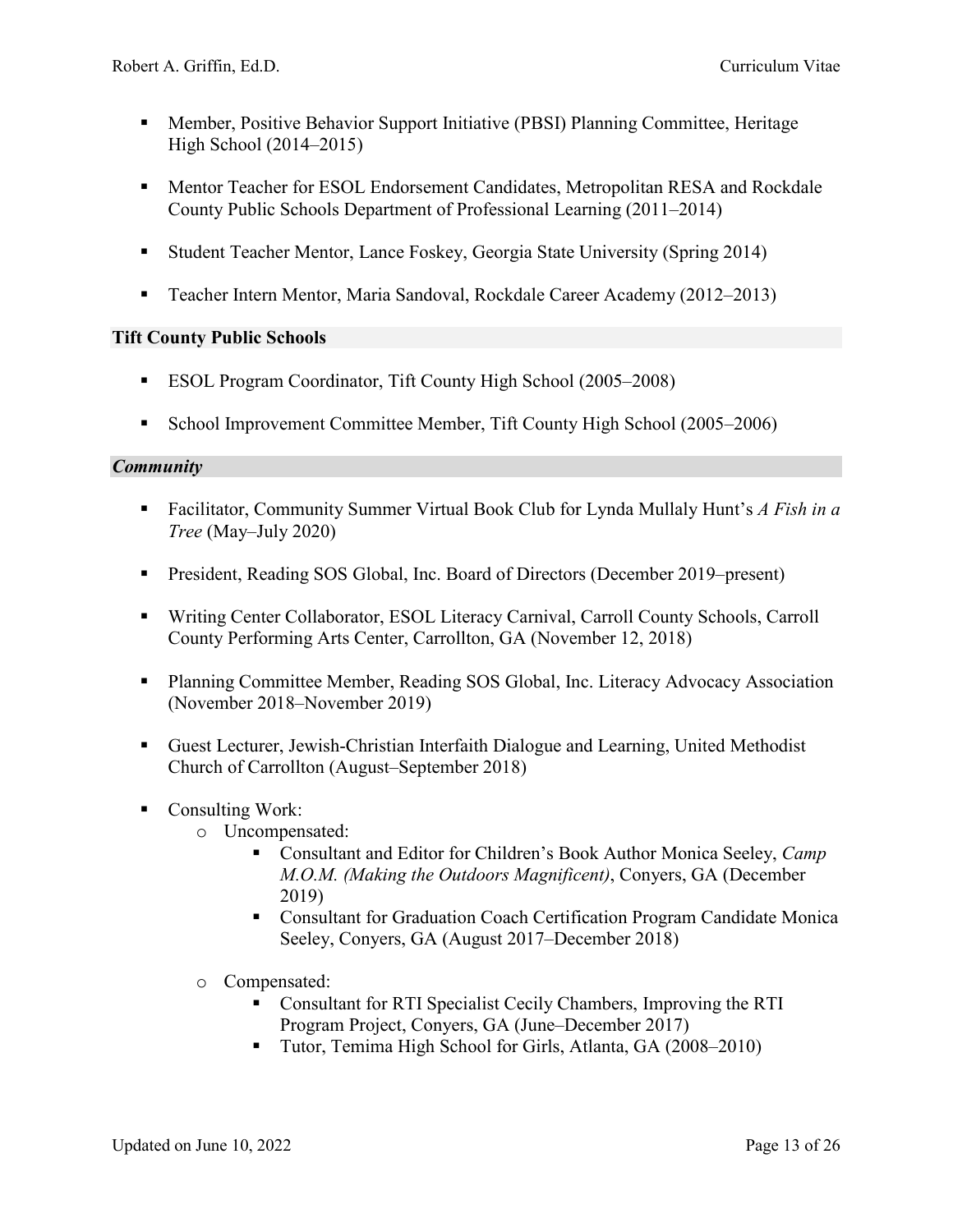# **PROFESSIONAL GROWTH AND DEVELOPMENT**

*Publications* [\(ORCID #: 0000-0002-3128-7687\)](https://orcid.org/0000-0002-3128-7687)

#### *Peer-Reviewed Publications (Articles and Book Chapters)*

- **<sup>25</sup>**Allen, J. K, **Griffin, R. A.**, & Mindrila, D. (in press). Discerning (dis)information: Teacher perceptions of critical media literacy. *Journal of Media Literacy Education*. <https://digitalcommons.uri.edu/jmle-preprints/38>
- **24Griffin, R. A.**, Mindrila, D., & Farran, L. K. (2022). Latent profiles of reading motivation in adolescent native-Spanish-speaker multilingual learners. *Reading Psychology*, *43*(2), 151–178.<https://doi.org/10.1080/02702711.2021.2008073> (Acceptance rate: 20%)
- **23** Farran, L. K., & **Griffin, R. A.** (2022). The love and science of reading: A promising instructional approach for adolescent multilingual learners. *Perspectives of the ASHA Special Interest Groups Journal*, *7*(1), 197–208. [https://doi.org/10.1044/2021\\_PERSP](https://doi.org/10.1044/2021_PERSP-21-00192) [-21-00192](https://doi.org/10.1044/2021_PERSP-21-00192)
- **22 Griffin, R. A.**, Green, K. B., Ogletree, T. W., & Robbins, S. H. (2021). Supporting dual language learners through culturally responsive early childhood family education programs / *Apoyando a los niños que aprenden dos idiomas a través de programas culturalmente receptivos de educación temprana para la familia*. *Dimensions of Early Childhood*, *49*(3), 11–24. <https://bit.ly/3skm90L> (Acceptance rate: 35%)
- **21** Green, K. B., **Griffin, R. A.**, Morris, C. T., & Varga, M. A. (2021). Early childhood family education: Language and pre-academic skills for Latinx dual language learners. *Journal of English Learner Education*, *13*(1), Article 3. [https://stars.library.ucf.edu/](https://stars.library.ucf.edu/jele/vol13/iss1/3) [jele/vol13/iss1/3](https://stars.library.ucf.edu/jele/vol13/iss1/3)
- **20** Bart-Addison, S., & **Griffin, R. A.** (2021). A structured literacy approach to support striving readers in secondary grades: Meaningful transactions through morphological awareness and fluency building. *Georgia Journal of Literacy*, *44*(1), Article 3. <https://digitalcommons.kennesaw.edu/gjl/vol44/iss1/3> (Acceptance rate: 20%)
- <sup>19</sup>Griffin, R. A. (2021). Reading autobiography: Reflective writing as a tool for online engagement. *Engaged Student Learning: Essays on Best Practices in the University System of Georgia*, *3*, 26–28.<https://bit.ly/2X1zpdc>
- **18 Griffin, R. A.**, & Farran, L. K. (2021). Reconsidering the reading motivation of Latinx multilingual adolescents. *The Reading Professor*, *44*(1), Article 5. [https://scholar.](https://scholar.stjohns.edu/thereadingprofessor/vol44/iss1/5/) [stjohns.edu/thereadingprofessor/vol44/iss1/5/](https://scholar.stjohns.edu/thereadingprofessor/vol44/iss1/5/)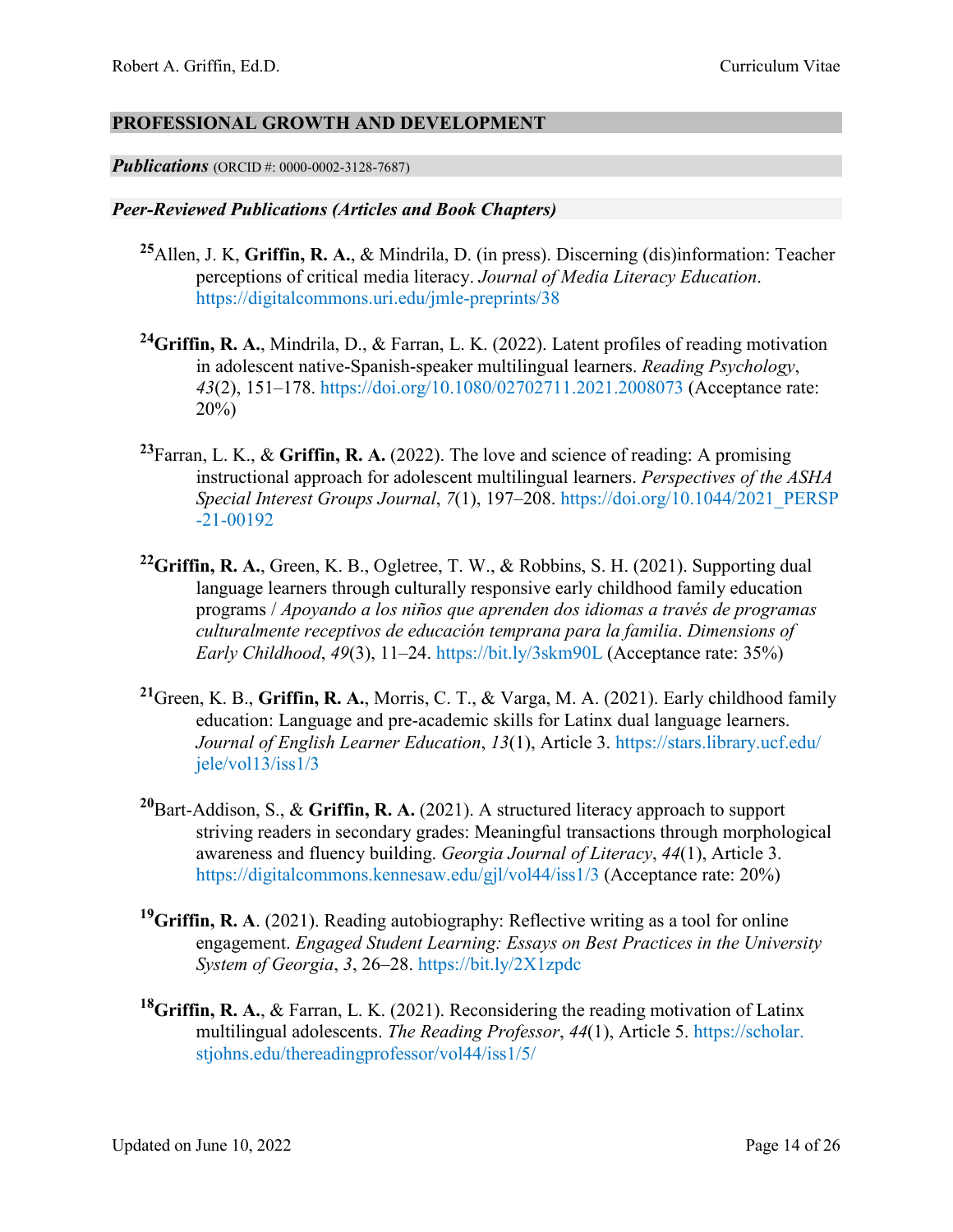- **17** Ogletree, T. W., **Griffin, R. A.**, Allen, J. K., & Scullin, B. L. (2021). Writing marathon: An authentic writing experience for building writerly identities. *Literacy Matters*, *21*, 65– 70.<https://bit.ly/3tCl7Li>
- **<sup>16</sup>**Ogletree, T. W., & **Griffin, R. A.** (2020). Discourses surrounding Latinx students and families among literacy educators. *Journal of Latinos and Education*. <https://doi.org/10.1080/15348431.2020.1776125> (Acceptance rate: 11%)
- **15 Griffin, R. A.**, Council III, M. R., Ogletree, T. W., Allen, J. K., & Scullin, B. L. (2020). Building writing identities: Integrating explicit strategies with authentic writing experiences to engage at-promise writers. *Teaching/Writing: The Journal of Writing Teacher Education*, *9*(2), Article 7. <https://scholarworks.wmich.edu/wte/vol9/iss2/7>
- **14 Griffin, R. A.**, Farran, L. K., & Mindrila, D. (2020). Reading motivation in bi/multilingual Latinx adolescents: An exploratory structural equation model. *Reading Psychology*, *41*(8), 856–892.<https://doi.org/10.1080/02702711.2020.1801540> (Acceptance rate: 20%)
- **13** Dutcher, H. M., & **Griffin, R. A.** (2020). Investigating instructional strategies for multilingual learners: Implications for ESOL support in high schools. *SSTESOL Journal*, *13*(1), 24–32.<https://bit.ly/3fLAXfH> (Acceptance rate: 40%)
- <sup>12</sup>Griffin, R. A. (2020). Socially distant but digitally connected: How one online literacy teacher educator responded to the COVID-19 pandemic. *Teaching/Writing: The Journal of Writing Teacher Education*, *9*(1), Article 13. [https://scholarworks.wmich.](https://scholarworks.wmich.edu/wte/vol9/iss1/13) [edu/wte/vol9/iss1/13](https://scholarworks.wmich.edu/wte/vol9/iss1/13)
- **11** Ogletree, T. W., Allen, J. K., **Griffin, R. A.**, & Scullin, B. L. (2020). Teachers as writers: Engaging in a writing marathon to reclaim the neglected R. *American Reading Forum Online Yearbook*, *39*, 127–141.<https://bit.ly/32KR20b>
- **10** McCullough, M. K., & **Griffin, R. A.** (2020). Supporting the literacy development of striving readers through two competing theoretical perspectives. *The Reading Professor*, *43*(1), Article 7. [https://scholar.stjohns.edu/thereadingprofessor/](https://scholar.stjohns.edu/thereadingprofessor/%20vol43/iss1/7/)  [vol43/iss1/7/](https://scholar.stjohns.edu/thereadingprofessor/%20vol43/iss1/7/)
- <sup>9</sup>Mondesir, B., & Griffin, R. A. (2020). A balanced approach to literacy instruction and support for diverse learners. *Georgia Journal of Literacy*, *43*(1), Article 4. <https://digitalcommons.kennesaw.edu/gjl/vol43/iss1/4/> (Acceptance rate: 20%)
- **8 Griffin, R. A.** (2020). Effective co-teaching and collaboration for linguistically diverse learners. In N. D. Young, A. C. Fain, & T. A. Citro (Eds.), *Mastering the art of coteaching: Building more collaborative classrooms* (pp. 111–120). Vernon Press. <https://vernonpress.com/book/980>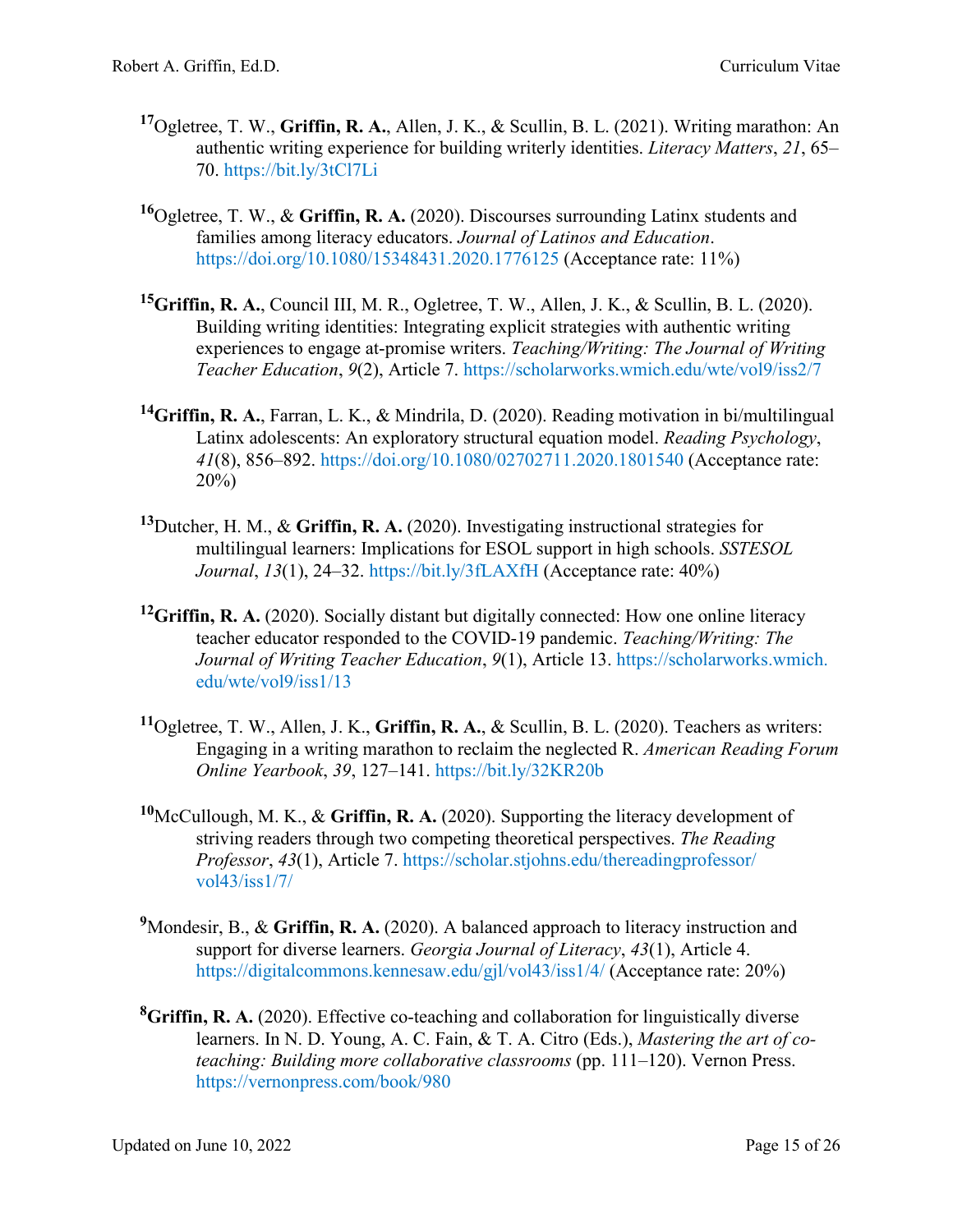- <sup>7</sup> Allen, J. K., Scullin, B. L., Griffin, R. A., Ogletree, T. W., Calas, M., Pearce, D., . . . & Carden, K. (2019). WIN writing time: Perspectives on *w*orthwhile, *i*nterest-based, *n*ostress writing partnerships. *PDS Partners: Bridging Research and Practice*, *14*(2), 27–30. <https://bit.ly/3aAkV6k>
- **6** DeVoss, M. A., & **Griffin, R. A.** (2019). Surveying the linguistic needs of team members traveling to Puerto Rico for a short-term service-learning trip. *Journal of Teacher Action Research*, *5*(3), 61–84.<https://bit.ly/38xq7Gk>
- <sup>5</sup>Griffin, R. A. (2019). Exploring the reading motivation of less-motivated adolescent Latinx English learners. *Georgia Journal of Reading*, *42*(1), 18–30.<https://bit.ly/2GiNiry> (Acceptance rate: 20%)
- **4** Gonzales, M., & **Griffin, R. A.** (2018). Building comprehension through explicit and organic vocabulary instruction for English learners. *Georgia Journal of Reading*, *41*(1), 13–20. <https://bit.ly/2TNm1FP> (Acceptance rate: 20%)
- **3** Woodruff, A. H., & **Griffin, R. A.** (2017). Reader response in secondary settings: Increasing comprehension through meaningful interactions with literary texts. *Texas Journal of Literacy Education*, *5*(2), 108–116. <https://bit.ly/36kRX6Y> (Acceptance rate: 35%)
- **2** Hendrix, R. A., & **Griffin, R. A.** (2017). Developing enhanced morphological awareness in adolescent learners. *Journal of Adolescent & Adult Literacy*, *61*(1), 55–63. <https://doi.org/10.1002/jaal.642> (Acceptance rate: 25%)
- <sup>1</sup>Griffin, R. A., Martinez, J., & Martin, E. P. (2014). Rosetta Stone and language proficiency of international secondary school English language learners. *Engaging Cultures & Voices*, *6*(2), 36–73. <https://bit.ly/30Vn5ct>

# *Other Publications (Not Peer Reviewed)*

- **6** Chiesa, D. L., & **Griffin, R. A.** (2022). Building inclusive environments that support access and success for emergent multilingual learners [Editorial]. *GATESOL Journal*, *32*(1), 1–3.<https://doi.org/10.52242/gatesol.170>
- **5 Griffin, R. A.**, & Chiesa, D. L. (2021). Rethinking policies and practices surrounding language learning and learners [Editorial]. *GATESOL Journal*, *31*(1), 1–2. <https://doi.org/10.52242/gatesol.126>
- **4** Bart-Addison, S., & **Griffin, R. A.** (2021, February). Choral reading for prosody in the secondary classroom. *Timothy Rasinski Literacy Blog*. [http://timrasinski.com/](https://timrasinski.com/presentations/Choral_Reading_Prosody_Secondary_Classroom.pdf) [blog.html](https://timrasinski.com/presentations/Choral_Reading_Prosody_Secondary_Classroom.pdf) (Invited publication)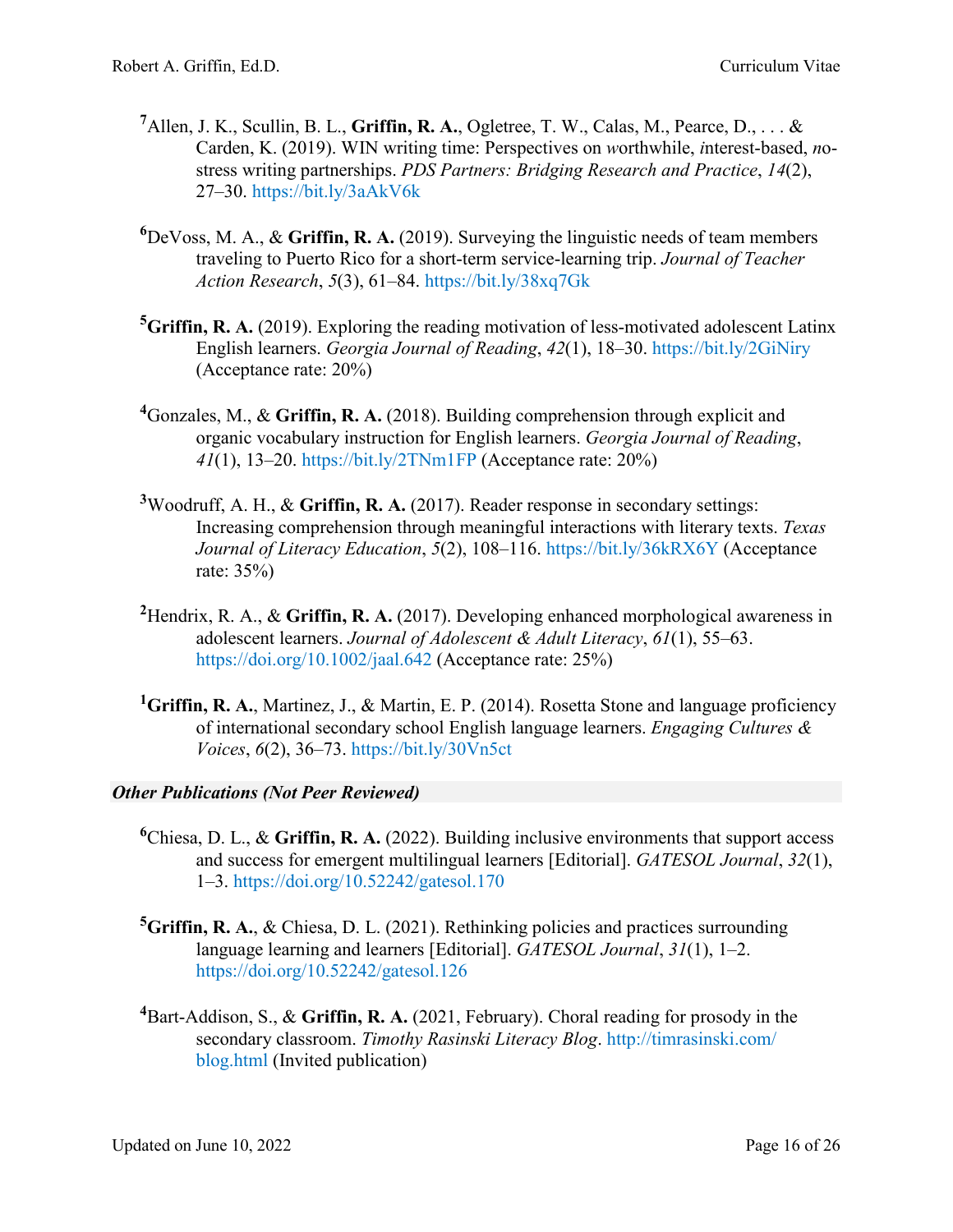- **3** Chiesa, D. L., & **Griffin, R. A.** (2020). Supporting multilingual learners in the era of COVID-19 [Editorial]. *GATESOL in Action Journal*, *30*(1), 1–2. <https://doi.org/10.52242/giaj.v30i1.110>
- **2** Hendrix, R. A., & **Griffin, R. A.** (2017). "Rooting on" adolescents: Improving morphological knowledge. *Literacy Today*, *35*(3), 36–37. <https://bit.ly/3aCqgKc> (Invited publication)
- **1** Dutcher, H. M., & **Griffin, R. A.** (2006). *Examining the implementation of English Language Learner (ELL) instructional strategies at Tift County High School*. Unpublished evaluative report submitted to the administration of Tift County Public Schools, Tifton, GA, United States. <https://doi.org/10.13140/RG.2.2.31888.61443>

# *Presentations*

#### *International and National Presentations*

- **8 Griffin, R. A.**, & Mindrila, D. (2022, November 3–6). *Analysis of the reading motivation levels of teachers in U.S. schools: Underlying factors and latent profile groupings* [Conference session]. Association of Literacy Educators and Researchers (ALER) Conference, Denver, CO, United States.
- **7** Ogletree, T. W., Allen, J. K., **Griffin, R. A.**, Scullin, B. L., & Wadlington, C. (2021, November 4–7). *Liberating your voice: Using a writing marathon for reflection and empowerment* [Conference session]. Association of Literacy Educators and Researchers (ALER) Conference, Hilton Head Island, SC, United States.
- **6 Griffin, R. A.**, Green, K. B., & Morris, C. T. (2021, April 10). *Early childhood family education: Building parent capacity and promoting pre-academic skills of culturally and linguistically diverse families* [Conference session]. American Educational Research Association (AERA) Annual Meeting. <https://bit.ly/3wHOn5z>
- **5** Farran, L. K., **Griffin, R. A.**, & Mindrila, D. (2020, November 19–21). *Applying the Exploratory Structural Equation Modeling framework to reading motivation in adolescent English learners* [Conference session]. American Speech-Language-Hearing Association (ASHA) Annual Convention, San Diego, CA, United States. (Conference canceled)
- **4** Ogletree, T. W., & **Griffin, R. A.** (2020, April 17–21). Exploring deficit discourse among pre-service and in-service literacy educators to promote culturally responsive pedagogy [Structured poster session]. American Educational Research Association (AERA) Annual Meeting, San Francisco, CA, United States. <http://tinyurl.com/yyp4pawk> (Conference cancelled)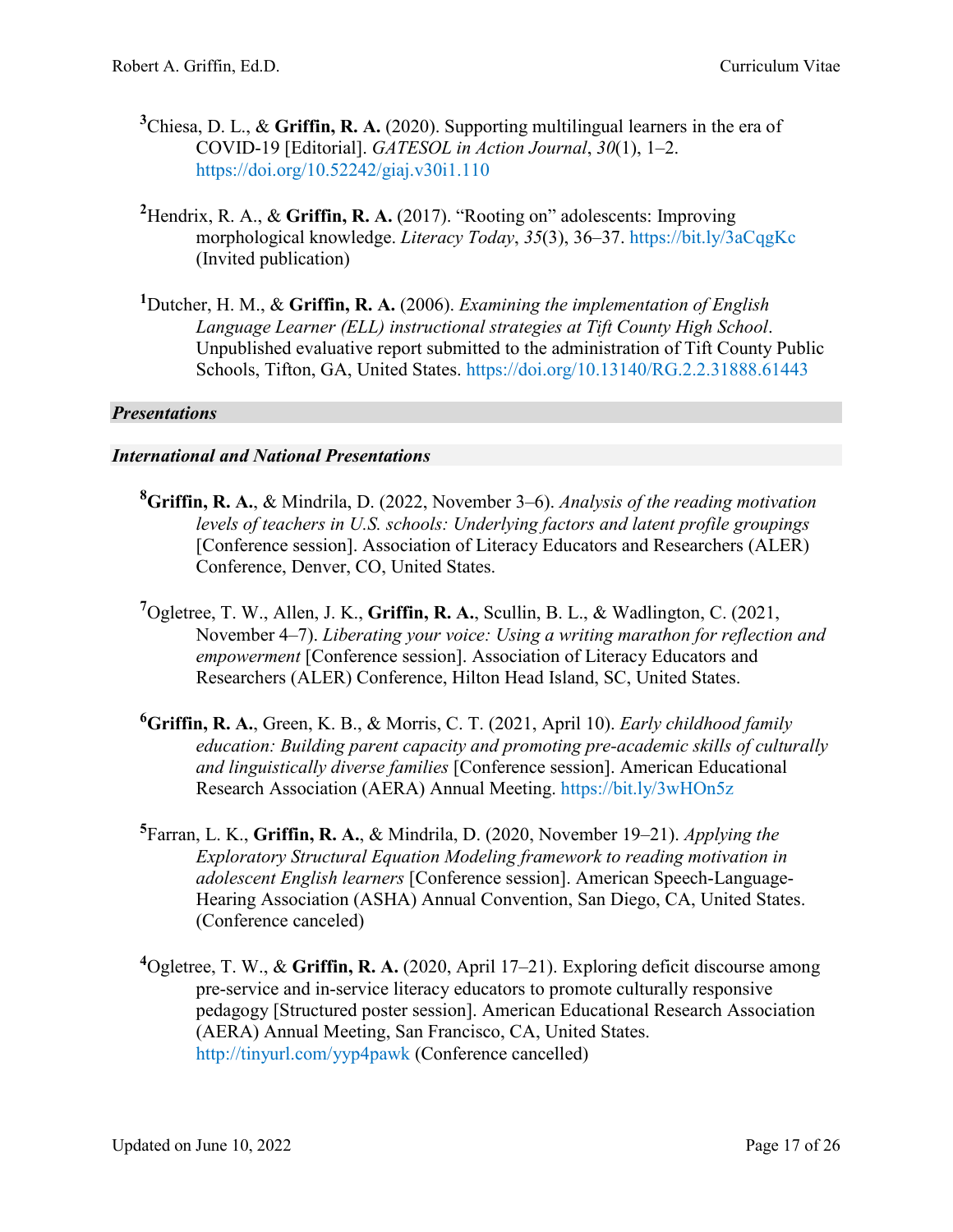- **3** Ogletree, T. W., Allen, J. K., **Griffin, R. A.**, & Scullin, B. L. (2019, December 12). *Teachers as writers: Engaging in a writing marathon to reclaim the neglected R*. [Conference session]. American Reading Forum (ARF) Annual Conference, Sanibel, FL, United States. <https://bit.ly/2ZiZUIG>
- **2** Allen, J. K., Scullin, B. L., Ogletree, T. W., & **Griffin, R. A.** (2019, February 15). *WIN writing time: What we learned about writing instruction through our worthwhile, interest-based, no-stress writing partnerships* [Conference session]. National Association for Professional Development Schools (NAPDS) Conference, Atlanta, GA, United States. <https://bit.ly/3az0mHp>
- **1 Griffin, R. A.** (2015, November 11). *Rosetta Stone: An answer to one high school ESOL teacher's dilemma* [Virtual research presentation]. Board of Researchers and Software Engineers at Rosetta Stone, Inc. <https://bit.ly/2Gcnyxa>

#### *Regional, State, and Local Presentations*

- **23Griffin, R. A.**, & Mindrila, D. (2022, February 4). Reading motivation factors and latent profiles among teachers [Conference session]. 45th Annual Eastern Educational Research Association (EERA) Conference, Clearwater, FL, United States. <https://bit.ly/3gyG4Sw>
- **22 Griffin, R. A.**, & Chiesa, D. L. (2021, October 14). GATESOL Journal: *Supporting practitioner-oriented research for inclusivity* [Featured conference session]. Southeast Teachers to Speakers of Other Languages (SETESOL) Conference, Virtual. <https://bit.ly/3lIXeAu>
- **21Griffin, R. A.**, & Mindrila, D. (2021, October 8). *Factors and latent profiles of teacher reading motivation in U.S. schools* [Conference session]. 2021 Georgia Educational Research Association (GERA) Conference, Virtual.<https://bit.ly/3FpQnUk>
- **20Griffin, R. A.**, & Farran, L. K. (2021, May 19). *Inviting guest lecturers: Interdisciplinary collaboration for effective online instruction* [TenTalk conference session]. 8th Annual Innovations in Pedagogy (IiP) Conference, University of West Georgia, Virtual. <https://bit.ly/2SHvDDC>
- **19Griffin, R. A.**, Mindrila, D., & Farran, L. K. (2021, February 19). *Latent profiles of reading motivation in high school Latinx multilingual learners* [Conference session]. 44th Annual Eastern Educational Research Association (EERA) Conference. <https://bit.ly/3blBhRw>
- **18Griffin, R. A.**, & Chiesa, D. L. (2020, October 29). *Reconceptualizing* GATESOL in Action*: Enhancing language learner success* [Conference session]. 39th Annual GATESOL Conference. <https://bit.ly/38RuI7w>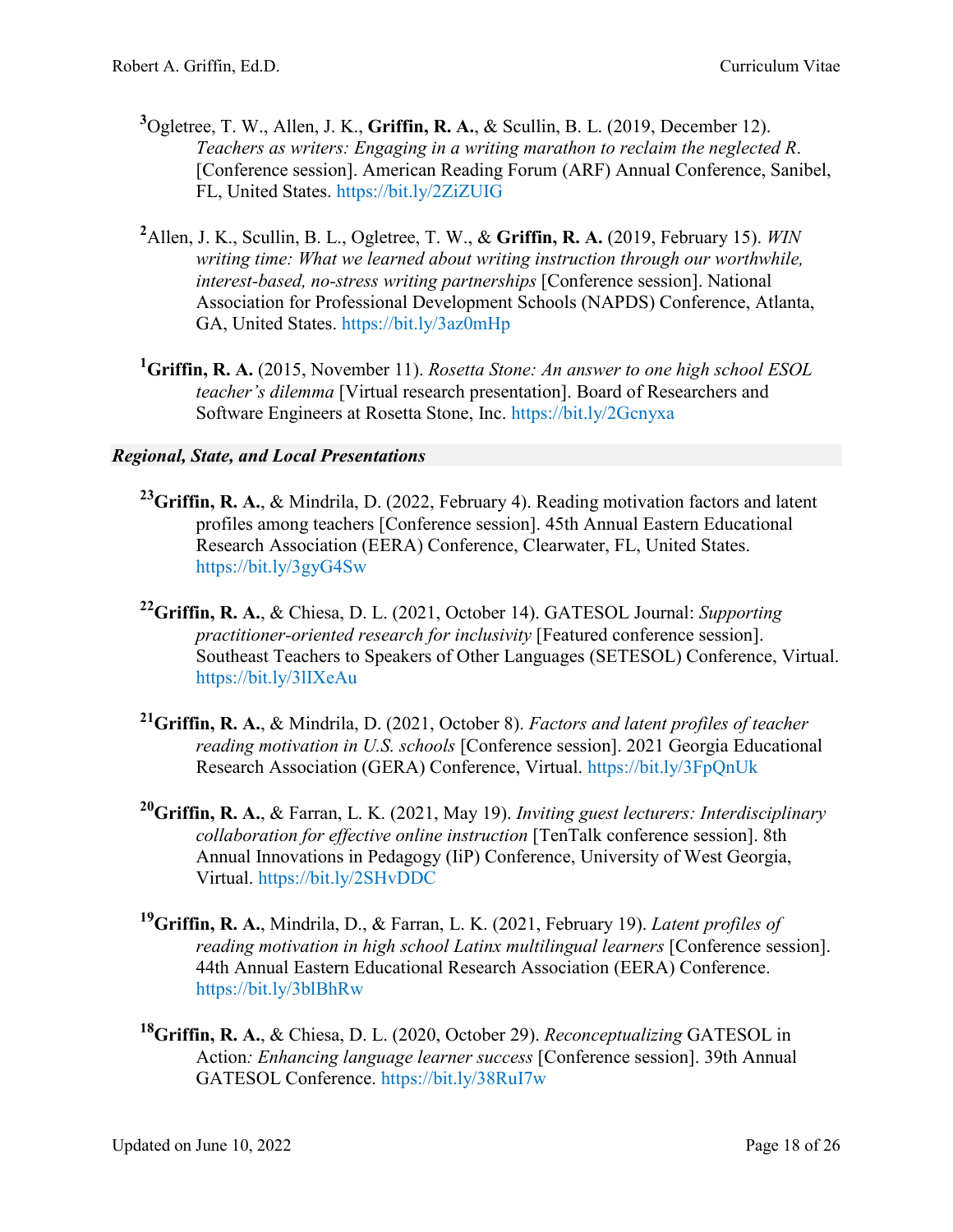- **17 Griffin, R. A.**, Farran, L. K., & Mindrila, D. (2020, October 3). *Gender and length of time in U.S. as motivational factors for high school English learners* [Poster presentation]. 3rd Annual Georgia Association for Instructional Technology (GAIT) Forum, Carrollton, GA, United States.<https://bit.ly/2TooS6h>
- **16 Griffin, R. A.** [\(2020, September 19\).](https://bit.ly/32weG1w) *A four-pillared approach for supporting culturally [and linguistically diverse students through online learning](https://bit.ly/32weG1w)* [Conference session]. 3rd Annual Creating [Welcoming Schools for Immigrant Families Conference,](https://bit.ly/32weG1w) Athens [Immigrant Rights Coalition \(AIRC; GATESOL Regions 1–12\).](https://bit.ly/32weG1w) <https://bit.ly/32weG1w>
- **15 Griffin, R. A.**, Council, M., Ogletree, T. W., Allen, J. K., Scullin, B. L., & Schwab, J. R. (2020, April). *Strategies and authentic experiences to build writing identities in P–16 settings* [Poster presentation]. University System of Georgia (USG) Teaching and Learning Conference, University of Georgia, Athens, GA. (Conference canceled)
- **14 Griffin, R. A.**, Schwab, J. R., Green, K. B., & Morris, C. T. (2020, April). *Family education program for linguistically diverse families: Implications for teacher education* [Poster presentation]. University System of Georgia (USG) Teaching and Learning Conference, University of Georgia, Athens, GA, United States. (Conference canceled)
- **13Griffin, R. A.**, Farran, L. K., & Mindrila, D. (2020, February 19–22). *Reading motivation in bi/multilingual Latinx adolescents: An exploratory structural equation model*  [Poster presentation]. 43rd Annual Eastern Educational Research Association (EERA) Conference, Orlando, FL, United States. <https://bit.ly/3bY1ncH>
- **12Griffin, R. A.**[, Farran, L. K., & Mindrila, D. \(2019, October 15\).](https://drive.google.com/open?id=0B20jEQyoka6rd1hwWGxFZlZvRHpJclJhXzZHcWFRVWJvc21z) *Reading motivation in [bi/multilingual Latinx adolescents: An exploratory structural equation model](https://drive.google.com/open?id=0B20jEQyoka6rd1hwWGxFZlZvRHpJclJhXzZHcWFRVWJvc21z)* [Poster presentation]. [College of Education Research, Diversity, and Study Abroad Showcase](https://drive.google.com/open?id=0B20jEQyoka6rd1hwWGxFZlZvRHpJclJhXzZHcWFRVWJvc21z)  [Symposium, University of West Georgia, Carrollton, GA, United States.](https://drive.google.com/open?id=0B20jEQyoka6rd1hwWGxFZlZvRHpJclJhXzZHcWFRVWJvc21z) <https://bit.ly/2NRbSEc>
- **<sup>11</sup>**Ogletree, T. W., & **Griffin, R. A.** (2019, October 15). *Deficit discourse and cultural responsiveness among pre-service and in-service literacy professionals* [Poster presentation]. College of Education Research, Diversity, and Study Abroad Showcase Symposium, University of West Georgia, Carrollton, GA, United States. <https://bit.ly/2Gflogs>
- **<sup>10</sup>**DeVoss, M. A., Mindrila, D., & **Griffin, R. A.** (2019, October 15). *Student achievement and ESOL co-teacher content certification in the secondary core content classrooms* [Poster presentation]. COE Research, Diversity, and Study Abroad Showcase Symposium, University of West Georgia, Carrollton, GA. <https://bit.ly/2Gh5yla>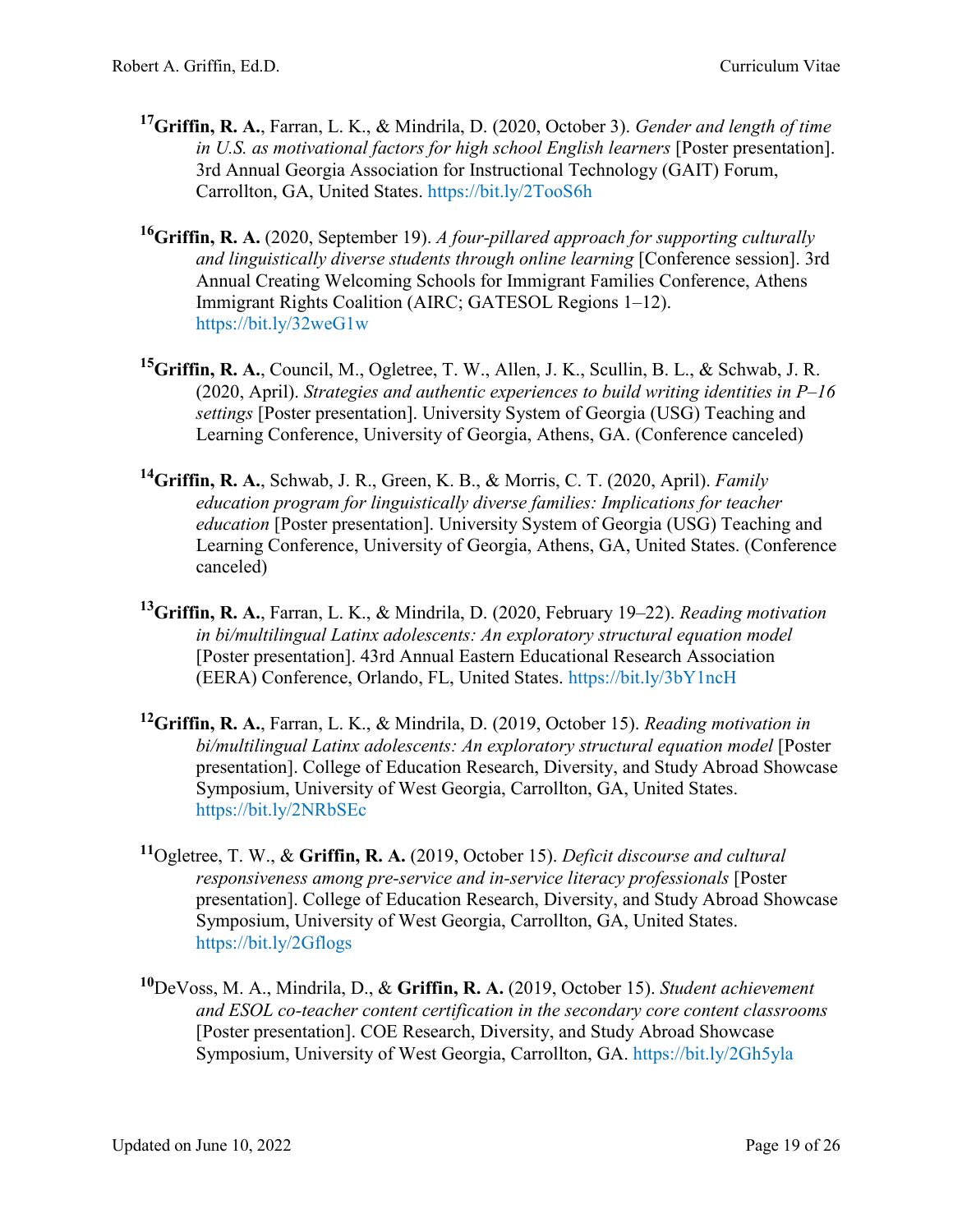- **9 Griffin, R. A.**, & Ogletree, T. W. (2019, May 14). *Implications of deficit thinking for the preparation of culturally responsive literacy educators* [Conference session]. Innovations in Pedagogy (IiP) Conference, University of West Georgia, Carrollton, GA, United States. <https://bit.ly/3azHqIB>
- **8 Griffin, R. A.**, & Ogletree, T. W. (2019, April 11). *Implications of deficit thinking for the preparation of culturally responsive educators* [Conference session]. University System of Georgia (USG) Teaching and Learning Conference, University of Georgia, Athens, GA, United States. <https://bit.ly/30KXnHd>
- **7** DeVoss, M. A., & **Griffin, R. A.** (2019, February 7). *Helping ESOL teachers become equipped to effectively co-teach core content classes* [Conference session]. 18th Annual ESOL Conference, Kennesaw State University, Kennesaw, GA, United States. <https://bit.ly/2RTOeIH>
- **6 Griffin, R. A.** (2019, February 2). *Effect of computer-assisted language learning on English proficiency scores of secondary English learners* [Poster presentation]. 2nd Annual Georgia Association for Instructional Technology (GAIT) Forum, Carrollton, GA, United States. <https://bit.ly/2Rgvl3s>
- **5 Griffin, R. A.** (2018, October 2). *Effect of computer-assisted language learning on English proficiency scores of secondary English learners* [Poster presentation]. College of Education Research, Diversity, and Study Abroad Showcase Symposium, University of West Georgia, Carrollton, GA, United States. <https://bit.ly/36dHwSM>
- **4** DeVoss, M. A., & **Griffin, R. A.** (2018, October 2). *Surveying the linguistic needs of team members traveling to Puerto Rico for a short-term service-learning trip* [Poster presentation]. College of Education Research, Diversity, and Study Abroad Showcase Symposium, University of West Georgia, Carrollton, GA, United States. <https://bit.ly/2vhd0Lb>
- **3 Griffin, R. A.** (2017, March 14). *Bridging achievement gaps for English learners and other at-promise student groups* [Research presentation]. College of Education, University of West Georgia, Carrollton, GA, United States. <https://bit.ly/36icBVl>
- **2 Griffin, R. A.** (2017, January 30). *Bridging achievement gaps for English learners and other at-promise student groups* [Research presentation]. Tift College of Education, Mercer University, Atlanta, GA, United States. <https://bit.ly/30Ppqpg>
- **1 Griffin, R. A.** (2013, April 5). *Effect of Rosetta Stone on English language proficiency scores of secondary school English learners* [Poster presentation]. Graduate School Research Symposium, Valdosta State University, Valdosta, GA, United States. <https://bit.ly/30QTikX>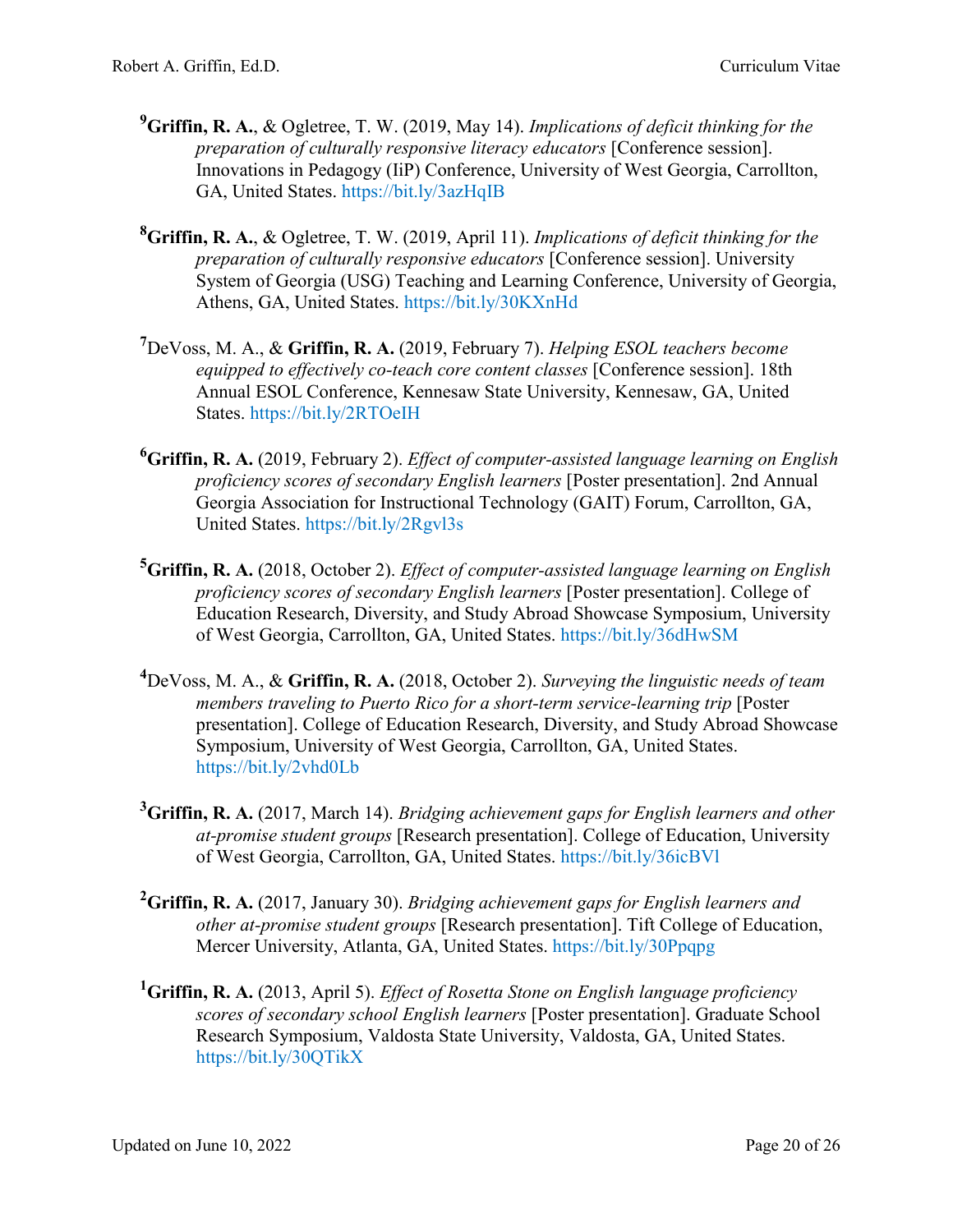# *Guest Lectures*

- **5 Griffin, R. A.** (2018, October 25). *Teaching writing to English learners: Some things to consider.* Guest lecture for Integrated Literacy Education/Writing (READ 3263), College of Education, University of West Georgia, Carrollton, GA, United States. <https://bit.ly/2RKaYuv>
- **4 Griffin, R. A.** (2018, March 12). *Modifying learning tasks to meet the literacy needs of English learners.* Guest lecture for Teaching Content and Process in Reading Education (READ 3262) course, College of Education, University of West Georgia, Carrollton, GA, United States. <https://bit.ly/2NScucV>
- **3 Griffin, R. A.** (2017, March 14). *Writing for social justice: An authentic model for teaching writing.* Guest lecture to Integrated Literacy Education/Writing (READ 3263) course, College of Education, University of West Georgia, Carrollton, GA, United States. <https://bit.ly/2NQr3gR>
- **2 Griffin, R. A.** (2017, January 30). *Student-centered literacy instruction: Inspiring life-long learning.* Guest lecture to Language & Literacy II (EMAT 635) course, Tift College of Education, Mercer University, Atlanta, GA, United States. <https://bit.ly/2NSPV7P>
- **1 Griffin, R. A.** (2015, November 5). *Perceptions concerning the afterlife in diverse American immigrant cultures*. Presentation and discussion via Skype to students at Kirchdorf Business Academy, Kirchdorf an der Krems, Austria.

#### *Selected P–12 Professional Development Presentations*

- **5 Griffin, R. A.** (2018, March 26). *Best practices when working with multilingual learners*. Professional learning session presented at Heritage High School, Conyers, GA. <https://bit.ly/2TOEKRy>
- **4 Griffin, R. A.** (2017, December 7). *Reading and English learners (ELs): Vocabulary development for multilingual English learners*. Professional learning session and electronic newsletter presented at Heritage High School, Conyers, GA. <https://bit.ly/2O6i23J>
- **3 Griffin, R. A.** (2017, October 18). *Overview of the ESOL program*. Professional learning session presented at Heritage High School, Conyers, GA. <https://bit.ly/2NQ7p4y>
- **2 Griffin, R. A.** (2016, October 13). *Overview of the ESOL program*. Professional learning session presented at Heritage High School, Conyers, GA. <https://bit.ly/2sOljwV>
- **1 Griffin, R. A.** (2015, October 14). *Overview of the ESOL program*. Professional learning session presented at Heritage High School, Conyers, GA. <https://bit.ly/30JEpRq>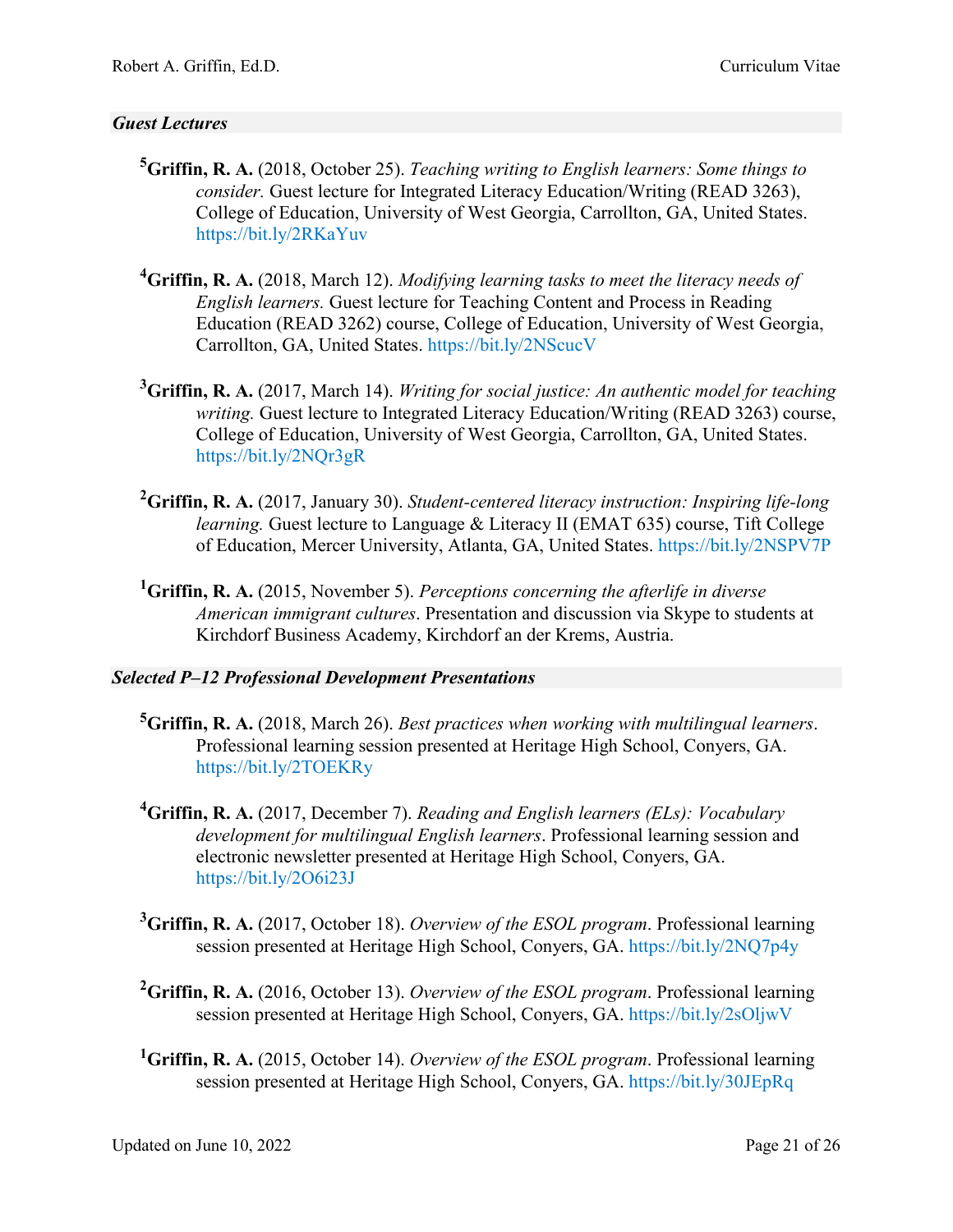#### *Grants*

# **Total Awarded Funds:** \$106,928

- **6 Griffin, R. A.** (2022, June 10). Grant to expand and enhance the Dyslexia Endorsement Program at UWG. Georgia Department of Education [External]. \$106,928. Funded.
- **5** Mindrila, D., & **Griffin, R. A.** (2021, September 24). *An examination of the graduation rate of English learners in the State of Georgia: A Bayesian approach*. 2021–2022 University of West Georgia College of Education Seed Grant [Internal]. \$4,895. Not funded. <https://bit.ly/39CGofM>
- **4 Griffin, R. A.**, & Seeley, M. (2020, February 20). *Stay "lit" for literacy: Building reading motivation for striving readers*. Dollar General Literacy Foundation [External]. \$3,000. Not funded. <https://bit.ly/37L53eo>
- **3** Allen, J. K., Scullin, B. L., Ogletree, T. W., & **Griffin, R. A.** (2019, July 31). *Read West: A community approach for building literacy motivation*. Community Foundation of West Georgia for Community Impact Grant FY 2020 [External]. \$7,000. Not funded. <https://bit.ly/2ushoGp>
- **2 Griffin, R. A.**, & Ogletree, T. W. (2019, January 30). *Exploring home literacy practices among local Latinx families*. University of West Georgia Faculty Research Grant FY 2020 [Internal]. \$4,280. Not funded. <https://bit.ly/2Ri9oAP>
- **1 Griffin, R. A.**, & Ogletree, T. W. (2018, September 24). *Family literacy* fiesta*: A social network approach to literacy advocacy among Latino families*. 2018–2019 University of West Georgia College of Education Seed Grant [Internal]. \$3,000. Not funded. <https://bit.ly/36okjgZ>

#### *Manuscripts and Conference Proposals Under Review*

**Griffin, R. A.**, & Mindrila, D. (2022). Factors and latent profiles of teacher reading motivation: Implications for teacher education and school improvement [Manuscript submitted for publication, currently at revise and resubmit stage]. *Literacy Research & Instruction*. (Acceptance rate: 20%)

#### *Manuscripts and Conference Proposals in Preparation*

- Schwab, J., **Griffin, R. A.**, Allen, J. K., Scullin, B. L., & Ogletree, T. W. (2022). Teacher self-efficacy for effective literacy instruction in reading and writing [Manuscript in preparation].
- **Griffin, R. A.**, & Mindrila, D. (2022). An examination of the graduation rate of English learners in the state of Georgia [Manuscript in preparation].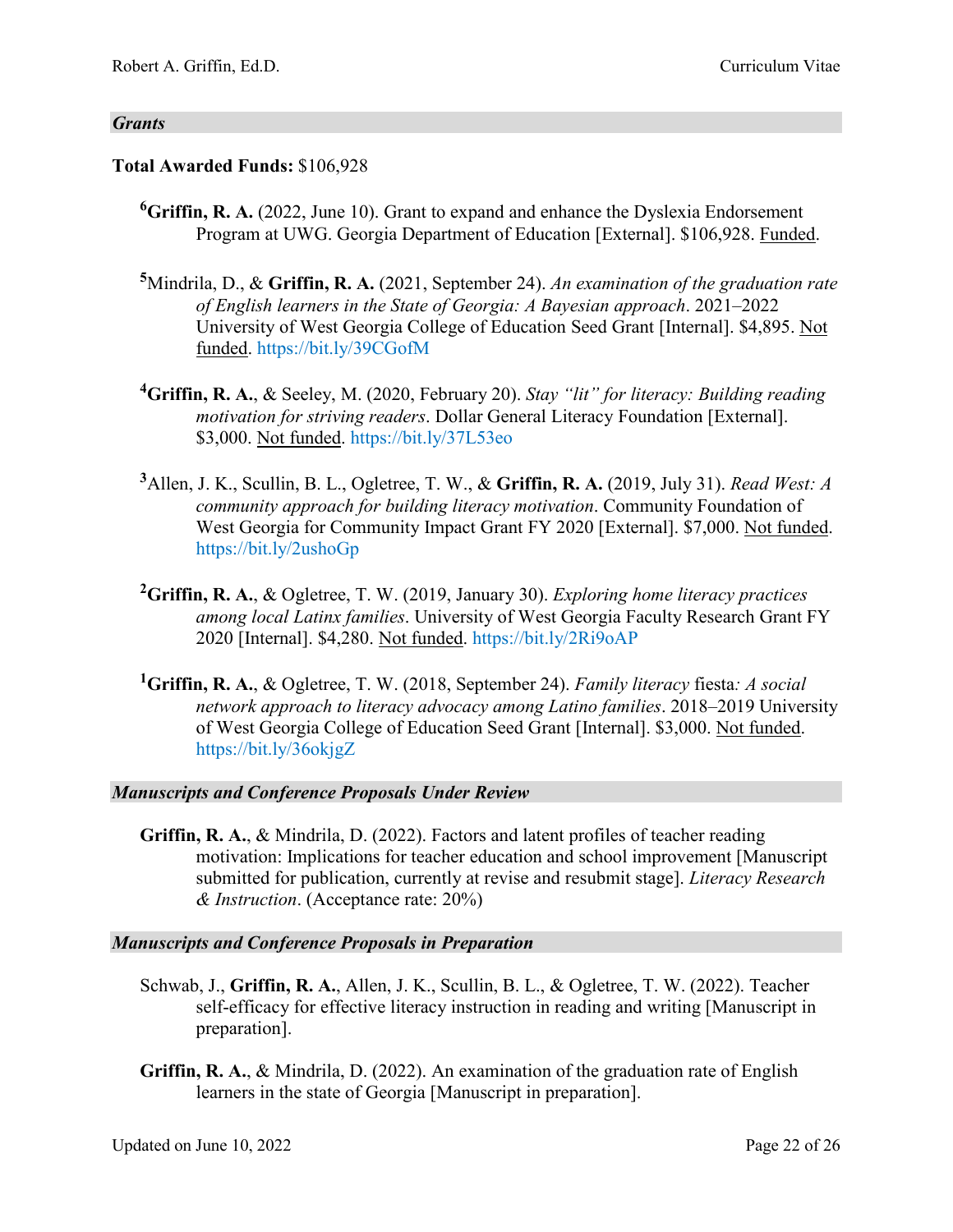- Farran, L. K., **Griffin, R. A.**, & Mindrila, D. (2022). A componential model of reading and its implications for ESOL teachers [Manuscript in preparation].
- **Griffin, R. A.**, & Ogletree, T. W. (2022). Using Valencia's six characteristics of deficit thinking to explore the perceptions of teachers concerning Latinx and multilingual students [Manuscript in preparation].
- Allen, J. K., Scullin, B. L., Ogletree, T. W., & **Griffin, R. A.** (2022). Reimagining book clubs in the era of COVID-19: Student and parent reflections on a summer virtual book club [Manuscript in preparation].
- Ogletree, T. W., Allen, J. K., Council, M., Scullin, B. L., & **Griffin, R. A.** (2022). Examining the effect of augmented reality on the emergent literacy skills of prekindergarten students [Manuscript in preparation].

*Academic and Professional Awards, Recognitions, and Achievements*

| 2020        | University of West Georgia Nominee for the Regents' Teaching Excellence<br>Awards for Online Teaching                                   |
|-------------|-----------------------------------------------------------------------------------------------------------------------------------------|
| 2020        | College of Education Outstanding Online Teaching Award                                                                                  |
| 2020        | 44 <sup>th</sup> Annual UWG Alumni Award Nominee (not awarded)                                                                          |
| 2019        | GaPSC ESOL Task Force Contribution Recognition                                                                                          |
| 2019        | Notable Alumni Recognition, College of Education and Human Services<br>(COEHS), Valdosta State University                               |
| 2018        | Georgia Association of Teacher Educators (GATE) Distinguished Dissertation<br>in Teacher Education Award                                |
| $2015 - 18$ | Rated <i>Exemplary</i> (Level IV) on TKES Annual Evaluation, Heritage High<br>School                                                    |
| 2015        | Teacher of the Year Finalist, Heritage High School                                                                                      |
| 2013        | Most Outstanding Ed.S. Student Award for the Department of Middle,<br>Secondary, Reading, and Deaf Education, Valdosta State University |
| 2006        | Rated Distinguished on GTOI Annual Evaluation, Tift County High School                                                                  |
| 2005        | Georgia Power New Teacher Award Grant                                                                                                   |
| 2005        | Annie Powe Hopper Award, Valdosta State University's Most Prestigious<br>Academic Award                                                 |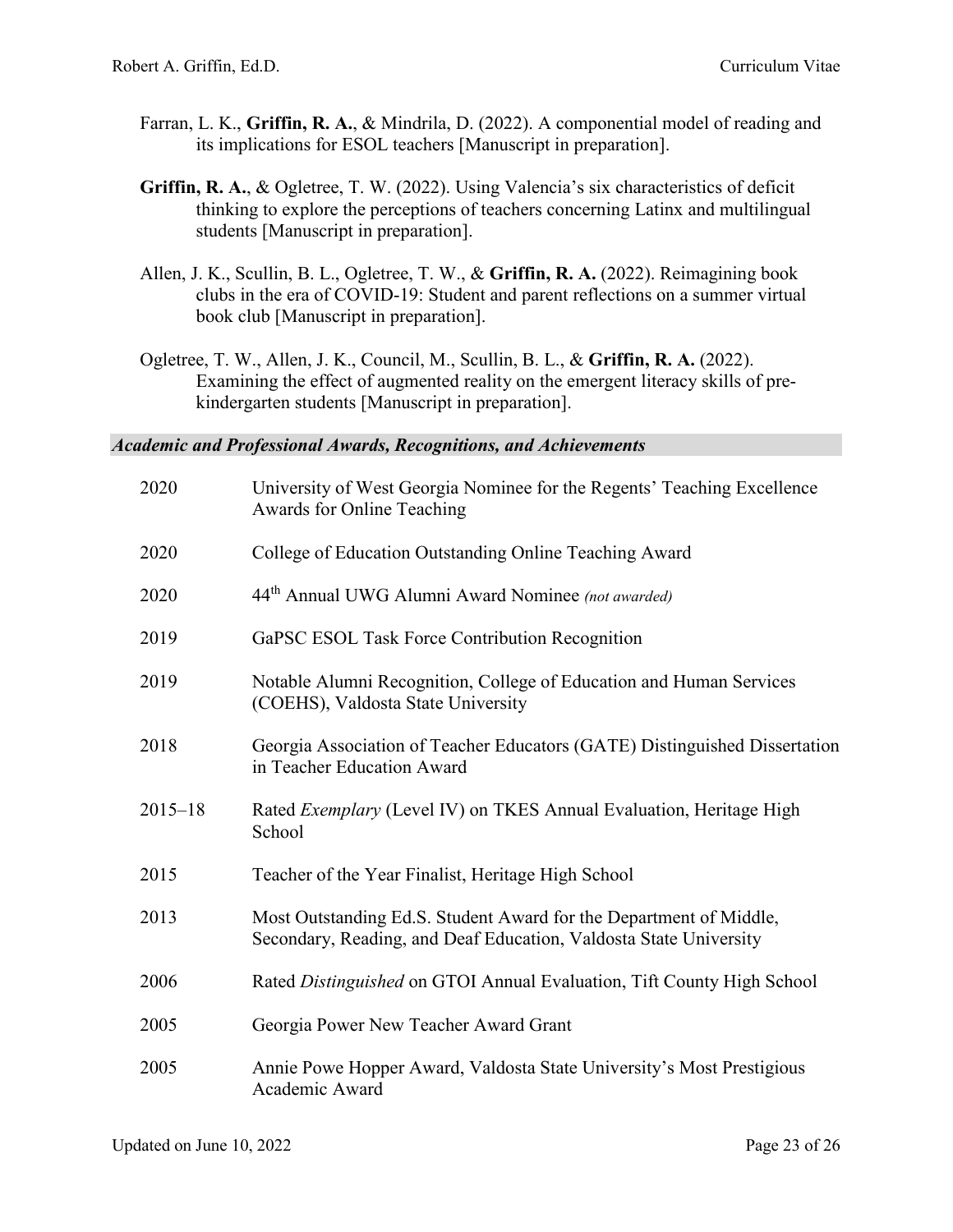| 2005 | Highest Academic Achievement Award for Valdosta State University's<br>College of Education                     |
|------|----------------------------------------------------------------------------------------------------------------|
| 2005 | Most Outstanding Student Teacher Award for Middle Grades and Secondary<br>Education, Valdosta State University |
| 2005 | Most Outstanding Secondary Education Electronic Portfolio Award, Valdosta<br><b>State University</b>           |

#### *Membership in Professional Associations/Societies*

- **American Educational Research Association (AERA)**
- **Association of Literacy Educators and Researchers (ALER)**
- American Reading Forum (ARF)
- **International Literacy Association (ILA)**
- Georgia Association of Literacy Advocates (GALA)
- Georgia Teachers of English to Speakers of Other Languages (GATESOL)
- Georgia Council of Teachers of English (GCTE)
- Georgia Association of Teacher Educators (GATE)
- **TESOL International Association (TESOL)**

#### *Selected Professional Conferences, Seminars, and Workshops Attended*

|               | June 2022 – July 2023 LETRS® (Language Essentials for Teachers of Reading and Spelling)<br>for Early Childhood Educators Certification Course, Troup County<br>Schools and Lexia Learning |
|---------------|-------------------------------------------------------------------------------------------------------------------------------------------------------------------------------------------|
| March 2022    | Effective Support for English Learners: The Promise of the New WIDA<br>Standards, GATESOL Professional Learning Workshop, Virtual                                                         |
| December 2021 | Dyslexia Professional Development Workshop for Educator Preparation<br>Programs, CEEDAR Center at the University of Florida, Virtual                                                      |
| October 2021  | Southeast Teachers to Speakers of Other Languages (SETESOL)<br>Conference, Virtual                                                                                                        |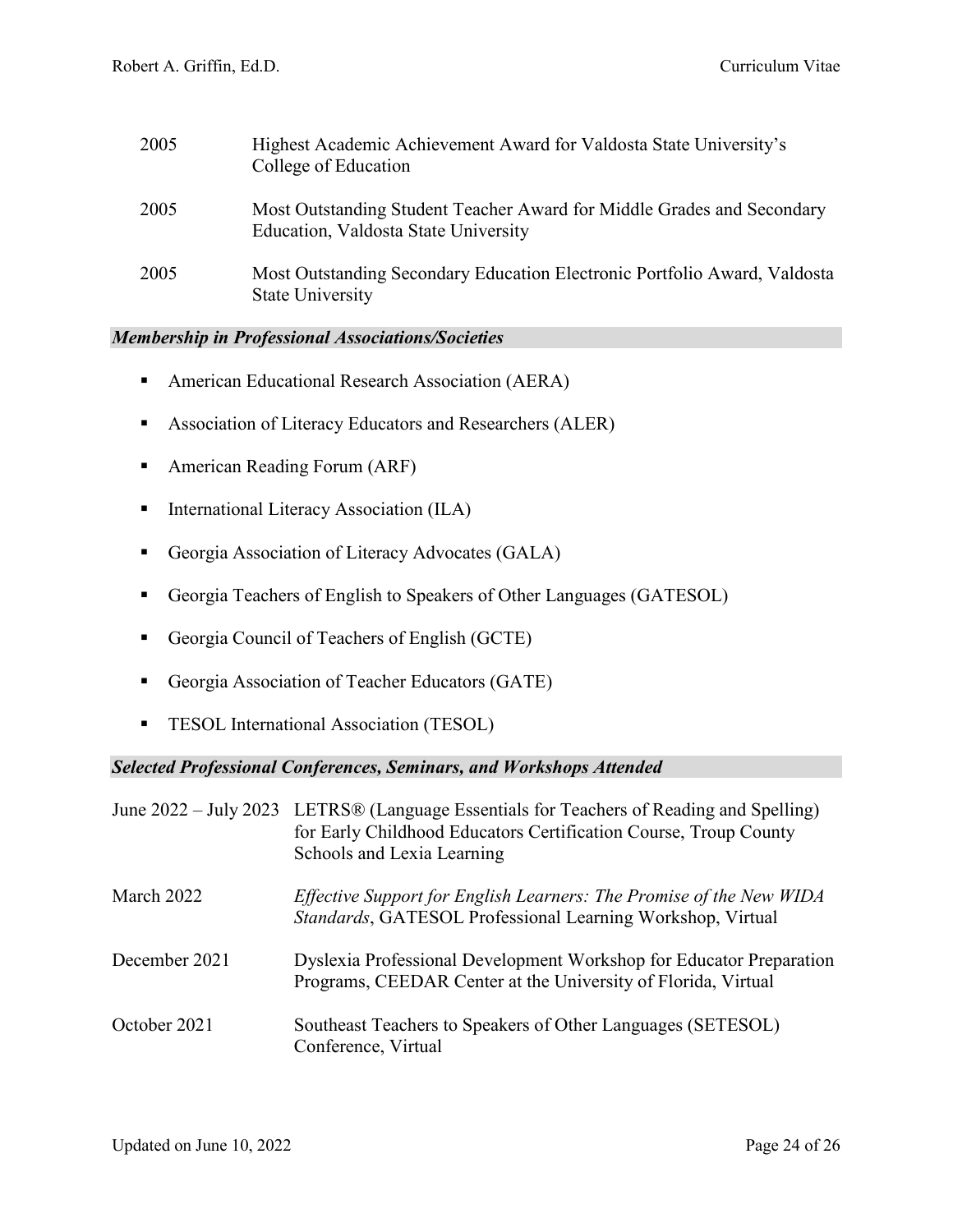| October 2021     | Georgia Educational Research Association (GERA) Annual Conference,<br>Virtual                                                                                          |
|------------------|------------------------------------------------------------------------------------------------------------------------------------------------------------------------|
| <b>July 2021</b> | Office of Research and Sponsored Projects (ORSP) Grant Writing<br>Workshop, University of West Georgia                                                                 |
| May 2021         | Innovations in Pedagogy (IiP) Virtual Conference, University of West<br>Georgia                                                                                        |
| April 2021       | American Educational Research Association (AERA) Annual Meeting,<br>Virtual                                                                                            |
| February 2021    | 44th Annual Eastern Educational Research Association (EERA)<br>Conference, Virtual                                                                                     |
| January 2021     | College of Education FDMR Committee Virtual Workshop: Strategies<br>for Boosting Faculty Productivity                                                                  |
| October 2020     | 39th Annual GATESOL Conference, Virtual                                                                                                                                |
| September 2020   | International Literacy Association (ILA) Virtual Intensive Workshop:<br>Making Sense of the Science of Reading                                                         |
| <b>May 2020</b>  | Innovations in Pedagogy (IiP) Virtual Conference, University of West<br>Georgia                                                                                        |
| April 2020       | American Educational Research Association (AERA) Virtual<br>Conference                                                                                                 |
| December 2019    | American Reading Forum (ARF) Annual Conference, Sanibel Island,<br>FL                                                                                                  |
| August 2019      | Darkness to Light's Stewards of Children, Sexual Abuse Prevention<br>Training, Carroll County Child Advocacy Center (Presented by Jennifer<br>Heidorn), Carrollton, GA |
| <b>July 2019</b> | Georgia Association of Literacy Advocates (GALA) Annual Leadership<br>Summit, Augusta University, Augusta, GA                                                          |
| May 2019         | Innovations in Pedagogy (IiP) Conference, University of West Georgia,<br>Carrollton, GA                                                                                |
| April 2019       | University System of Georgia (USG) Teaching and Learning<br>Conference, University of Georgia, Athens, GA                                                              |